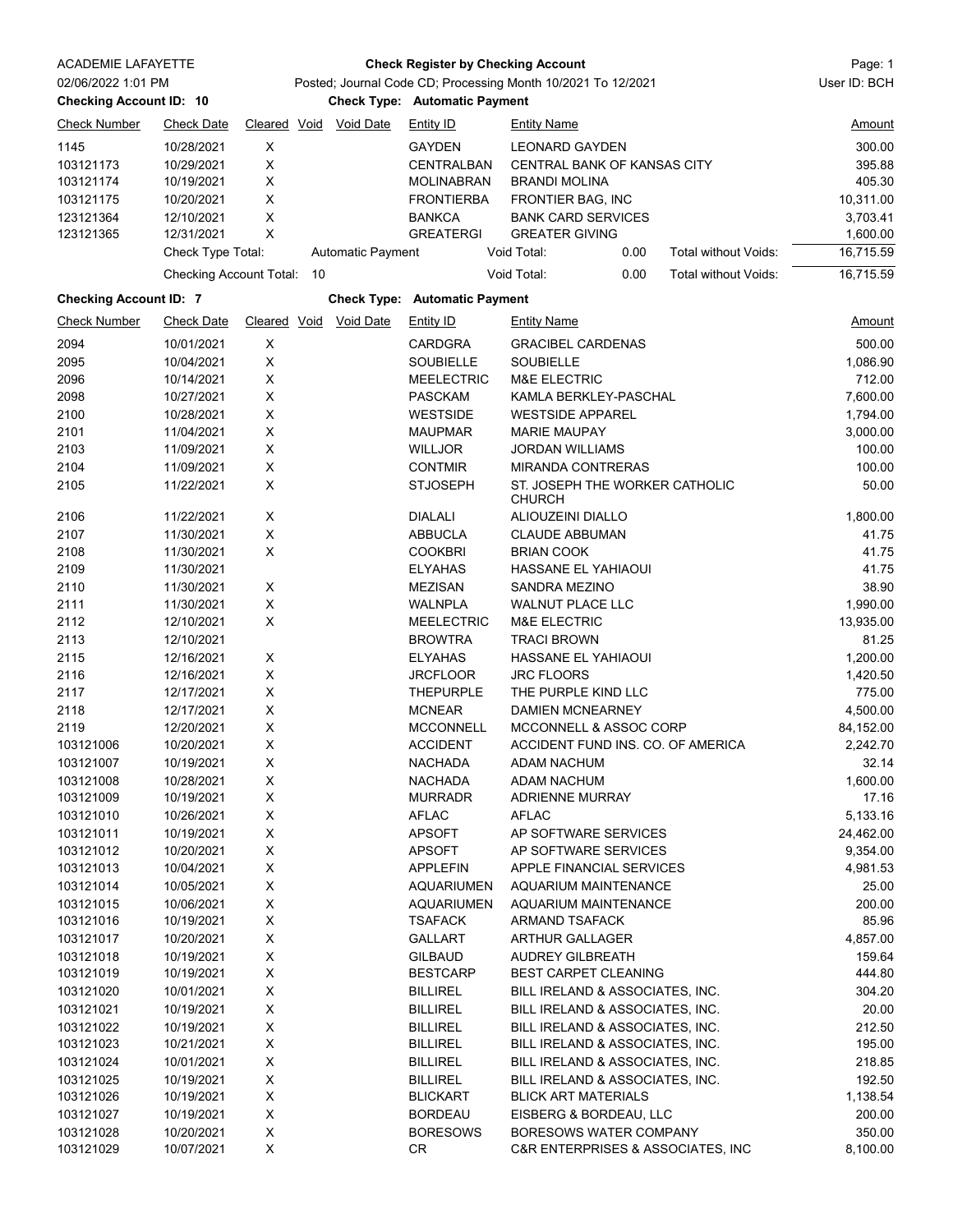### ACADEMIE LAFAYETTE Page: 2 **Check Register by Checking Account**

**Checking Account ID: 7 Automatic Payment** Check Type: Automatic Payment Posted; Journal Code CD; Processing Month 10/2021 To 12/2021 User ID: BCH

| <b>Check Number</b> | <b>Check Date</b> |                | Cleared Void Void Date | <b>Entity ID</b>  | <b>Entity Name</b>                    | <u>Amount</u> |
|---------------------|-------------------|----------------|------------------------|-------------------|---------------------------------------|---------------|
| 103121030           | 10/19/2021        | X              |                        | CR                | C&R ENTERPRISES & ASSOCIATES, INC     | 1,400.00      |
| 103121031           | 10/19/2021        | X              |                        | CR                | C&R ENTERPRISES & ASSOCIATES, INC     | 1,500.00      |
| 103121032           | 10/19/2021        | X              |                        | CR                | C&R ENTERPRISES & ASSOCIATES, INC     | 1,800.00      |
| 103121033           | 10/21/2021        | X              |                        | CR                | C&R ENTERPRISES & ASSOCIATES, INC     | 8,000.00      |
| 103121034           | 10/27/2021        | X              |                        | CR                | C&R ENTERPRISES & ASSOCIATES, INC     | 8,189.00      |
| 103121035           | 10/19/2021        | X              |                        | <b>CITYWIDE</b>   | CITY WIDE TRANSPORTATION INC          | 61,219.00     |
| 103121036           | 10/21/2021        | $\mathsf X$    |                        | <b>COGNIA</b>     | COGNIA, INC                           | 1,200.00      |
| 103121037           | 10/19/2021        | $\pmb{\times}$ |                        | <b>CHARCOR</b>    | <b>CORINNE CHARRUAU</b>               | 214.25        |
| 103121038           | 10/01/2021        | X              |                        | <b>NANCCYN</b>    | <b>CYNTHIA NANCE</b>                  | 2,400.00      |
| 103121039           | 10/19/2021        | X              |                        | <b>DAGOSTINO</b>  | DAGOSTINO MECHANICAL CONTRACTOR, INC  | 4,419.40      |
| 103121040           | 10/20/2021        | X              |                        | <b>DJIBA</b>      | EDOUARD DJIBA                         | 71.58         |
| 103121041           | 10/20/2021        | $\mathsf X$    |                        | <b>EUSTON</b>     | EUSTON'S WALDO HARDWARE #4944         | 112.50        |
| 103121042           | 10/19/2021        | $\mathsf X$    |                        | <b>FACILITY</b>   | <b>FACILITY SOLUTIONS</b>             | 16.38         |
| 103121043           | 10/19/2021        | $\mathsf X$    |                        | <b>FACILITY</b>   | <b>FACILITY SOLUTIONS</b>             | 1,540.00      |
| 103121044           | 10/20/2021        | $\pmb{\times}$ |                        | <b>FAVORITEHE</b> | FAVORITE HEALTHCARE STAFFING INC      | 2,955.63      |
| 103121045           | 10/20/2021        | $\pmb{\times}$ |                        | <b>FERGUSON</b>   | <b>FERGUSON</b>                       | 437.77        |
| 103121046           | 10/20/2021        | X              |                        | <b>FLEXIBLE</b>   | <b>FLEXIBLE EDUCATORS</b>             | 10,495.47     |
| 103121047           | 10/20/2021        | X              |                        | <b>FOLLETTSCH</b> | FOLLETT SCHOOL SOLUTIONS INC          | 861.26        |
| 103121048           | 10/20/2021        | X              |                        | <b>FOLLETTSCH</b> | FOLLETT SCHOOL SOLUTIONS INC          | 1,671.97      |
| 103121049           | 10/20/2021        | $\mathsf X$    |                        | <b>FOLLETTSCH</b> | FOLLETT SCHOOL SOLUTIONS INC          | 4,636.48      |
| 103121050           | 10/20/2021        | $\mathsf X$    |                        | <b>GRAINGER</b>   | <b>GRAINGER</b>                       | 165.00        |
| 103121051           | 10/20/2021        | X              |                        | <b>GUNTER</b>     | GUNTER PEST MANAGEMENT INC            | 360.00        |
| 103121052           | 10/20/2021        | $\mathsf X$    |                        | <b>HEARTOFAML</b> | HEART OF AMERICA LOCKSMITH LLC, INC   | 327.82        |
| 103121053           | 10/20/2021        | $\mathsf X$    |                        | WESEHEI           | <b>HEIDI WESELOH</b>                  | 506.31        |
| 103121054           | 10/20/2021        | $\pmb{\times}$ |                        | <b>HILANDDAIR</b> | HILAND DAIRY FOODS COMPANY            | 1,898.88      |
| 103121055           | 10/20/2021        | X              |                        | <b>HILANDDAIR</b> | HILAND DAIRY FOODS COMPANY            | 2,176.29      |
| 103121056           | 10/20/2021        | X              |                        | <b>HILANDDAIR</b> | HILAND DAIRY FOODS COMPANY            | 522.76        |
| 103121057           | 10/20/2021        | $\mathsf X$    |                        | <b>HOMEDEP</b>    | <b>HOME DEPOT</b>                     | 1,252.42      |
| 103121058           | 10/20/2021        | $\pmb{\times}$ |                        | <b>INTERNATOR</b> | INTERNATIONAL BACCALAUREATE ORG.      | 760.00        |
| 103121059           | 10/20/2021        | X              |                        | <b>INTERPRETE</b> | <b>INTERPRETEK</b>                    | 155.20        |
| 103121060           | 10/06/2021        | X              |                        | PRESTAGEJA        | PSYCHOLOGY OFFICES INC                | 80.00         |
| 103121061           | 10/20/2021        | $\pmb{\times}$ |                        | PRESTAGEJA        | PSYCHOLOGY OFFICES INC                | 400.00        |
| 103121062           | 10/20/2021        | X              |                        | PRESTAGEJA        | PSYCHOLOGY OFFICES INC                | 200.00        |
| 103121063           | 10/20/2021        | X              |                        | PRESTAGEJA        | PSYCHOLOGY OFFICES INC                | 600.00        |
| 103121064           | 10/01/2021        | X              |                        | <b>HUFFJAY</b>    | <b>JAMIE HUFFMAN</b>                  | 2,400.00      |
| 103121065           | 10/20/2021        | X              |                        | WALLJES           | <b>JESSICA WALLACE</b>                | 19.51         |
| 103121066           | 10/20/2021        | X              |                        | WALLJES           | <b>JESSICA WALLACE</b>                | 108.62        |
| 103121067           | 10/20/2021        | X              |                        | WALLJES           | <b>JESSICA WALLACE</b>                | 838.50        |
| 103121068           | 10/20/2021        | $\mathsf X$    |                        | <b>JIVECOMM</b>   | JIVE COMMUNICATIONS INC               | 1,534.09      |
| 103121069           | 10/20/2021        | X              |                        | <b>DOLLJUS</b>    | <b>JUSTINE DOLLY</b>                  | 446.59        |
| 103121070           | 10/20/2021        | X              |                        | <b>KCCOMM</b>     | KANSAS CITY COMMUNITY GARDENS         | 21.82         |
| 103121071           | 10/14/2021        | X              |                        | <b>KCPUB</b>      | <b>KC PUBLIC LIBRARY</b>              | 969.00        |
| 103121072           | 10/20/2021        | X              |                        | <b>ABSHKAT</b>    | KATHRYN ABSHER                        | 75.00         |
| 103121073           | 10/01/2021        | X              |                        | <b>MORKKAT</b>    | KATHERINE MORKERT                     | 4,800.00      |
| 103121074           | 10/20/2021        | Χ              |                        | <b>MORKKAT</b>    | KATHERINE MORKERT                     | 909.38        |
| 103121075           | 10/20/2021        | X              |                        | <b>KCMOHE</b>     | <b>KCMO CITY TREASURER</b>            | 450.00        |
| 103121076           | 10/12/2021        | X              |                        | <b>LEAVESOL</b>   | LRL CONSULTING, LLC                   | 350.00        |
| 103121077           | 10/12/2021        | $\mathsf X$    |                        | <b>LECTURESDE</b> | LECTURES DE FRANCE                    | 7,162.25      |
| 103121078           | 10/20/2021        | $\pmb{\times}$ |                        | <b>LEXPLUMB</b>   | LEXINGTON PLUMBING & HEATING CO, INC. | 555.00        |
|                     |                   |                |                        |                   |                                       |               |
| 103121079           | 10/20/2021        | X              |                        | <b>LEXPLUMB</b>   | LEXINGTON PLUMBING & HEATING CO, INC. | 1,225.00      |
| 103121080           | 10/21/2021        | X              |                        | <b>LEXPLUMB</b>   | LEXINGTON PLUMBING & HEATING CO, INC. | 18,999.50     |
| 103121081           | 10/20/2021        | X              |                        | <b>SEELELI</b>    | ELIZABETH SEELY                       | 32.93         |
| 103121082           | 10/20/2021        | Χ              |                        | <b>LOGMEIN</b>    | LOG ME IN COMMUNICATIONS              | 1,325.91      |
| 103121083           | 10/20/2021        | X              |                        | <b>LOGMEIN</b>    | LOG ME IN COMMUNICATIONS              | 1,554.01      |
| 103121084           | 10/07/2021        | X              |                        | <b>OUARLOU</b>    | LOUBNA OUARET                         | 705.69        |
| 103121085           | 10/20/2021        | X              |                        | LEVIMAR           | <b>MARIANNE LEVITRE</b>               | 622.65        |
| 103121086           | 10/20/2021        | X              |                        | <b>MCREALTY</b>   | MC REALTY GROUP, LLC                  | 8,052.10      |
| 103121087           | 10/20/2021        | X              |                        | <b>MELSHAUL</b>   | <b>MEL'S HAULING</b>                  | 300.00        |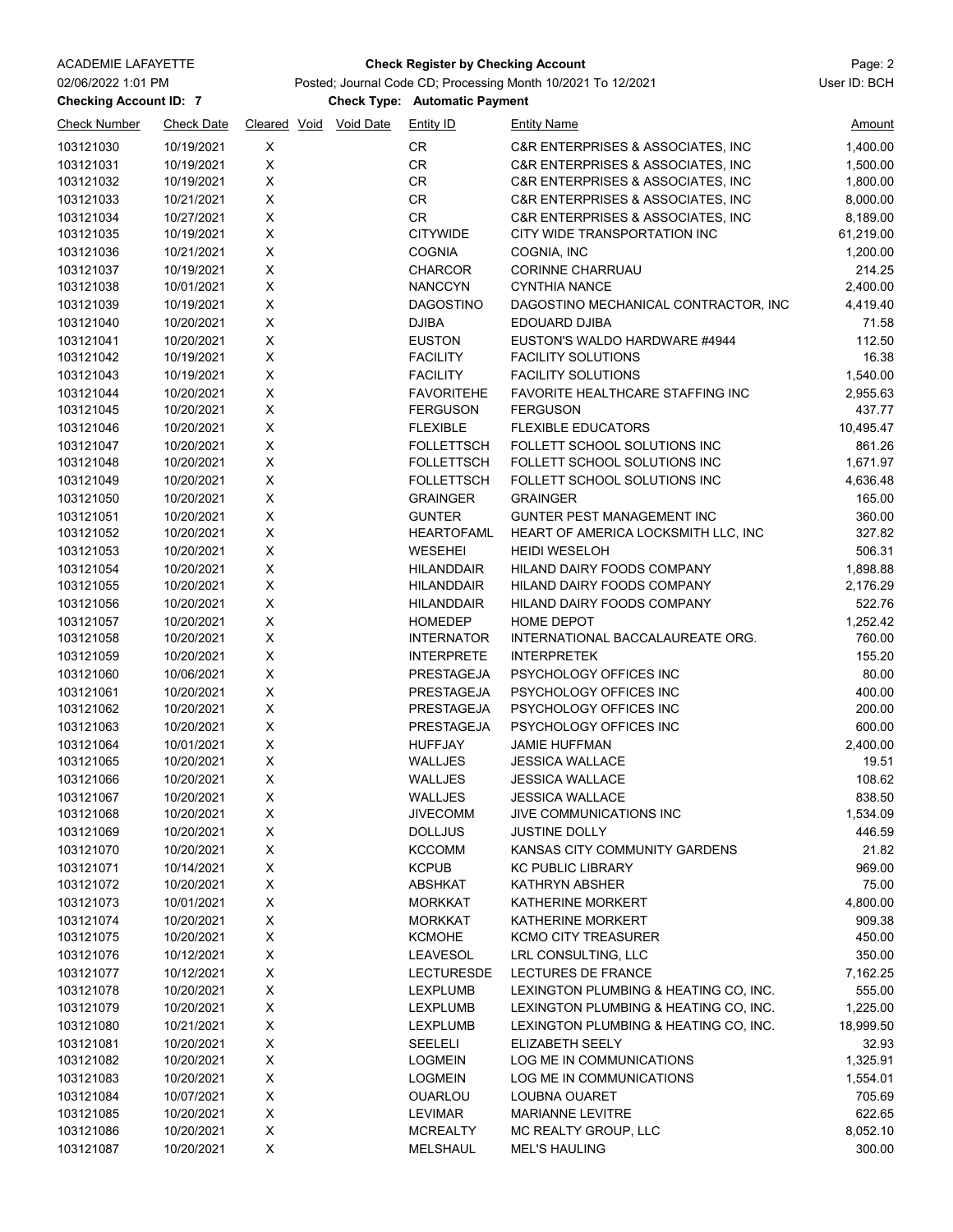| 02/06/2022 1:01 PM            |                          |              | Posted; Journal Code CD; Processing Month 10/2021 To 12/2021 |                  |                                      |                                                   |                       |  |  |  |
|-------------------------------|--------------------------|--------------|--------------------------------------------------------------|------------------|--------------------------------------|---------------------------------------------------|-----------------------|--|--|--|
| <b>Checking Account ID: 7</b> |                          |              |                                                              |                  | <b>Check Type: Automatic Payment</b> |                                                   |                       |  |  |  |
| <b>Check Number</b>           | <b>Check Date</b>        | Cleared Void |                                                              | <b>Void Date</b> | <b>Entity ID</b>                     | <b>Entity Name</b>                                | <u>Amount</u>         |  |  |  |
| 103121088                     | 10/20/2021               | X            |                                                              |                  | <b>MODEPTPUBS</b>                    | MISSOURI DEPT OF PUBLIC SAFETY                    | 40.00                 |  |  |  |
| 103121089                     | 10/20/2021               | X            |                                                              |                  | <b>MOCHART</b>                       | ASSOCIATION OF MISSOURI CHARTER<br><b>SCHOOLS</b> | 275.00                |  |  |  |
| 103121090                     | 10/07/2021               | X            |                                                              |                  | <b>DESBMUR</b>                       | MURIEL DESBLEDS-WILSON                            | 127.19                |  |  |  |
| 103121091                     | 10/07/2021               | X            |                                                              |                  | <b>DESBMUR</b>                       | MURIEL DESBLEDS-WILSON                            | 148.32                |  |  |  |
| 103121092                     | 10/20/2021               | X            |                                                              |                  | <b>DESBMUR</b>                       | MURIEL DESBLEDS-WILSON                            | 788.39                |  |  |  |
| 103121093                     | 10/01/2021               | X            |                                                              |                  | <b>DESHNAN</b>                       | <b>NANCY DESHLER</b>                              | 2,400.00              |  |  |  |
| 103121094                     | 10/20/2021               | X            |                                                              |                  | <b>CLARK</b>                         | <b>NATHAN CLARK</b>                               | 145.00                |  |  |  |
| 103121095                     | 10/20/2021               | X            |                                                              |                  | <b>OMEGADOOR</b>                     | OMEGA DOOR AND HARDWARE                           | 138.00                |  |  |  |
| 103121096                     | 10/20/2021               | X            |                                                              |                  | <b>ONCOURSE</b>                      | <b>ONCOURSE SYSTEMS</b>                           | 431.42                |  |  |  |
| 103121097<br>103121098        | 10/20/2021<br>10/20/2021 | X<br>X       |                                                              |                  | <b>OTIS</b><br><b>PRINTTEKK</b>      | OTIS ELEVATOR COMPANY<br><b>PRINTTEKK</b>         | 523.25<br>874.00      |  |  |  |
| 103121099                     | 10/20/2021               | X            |                                                              |                  | <b>PROSHRED</b>                      | REDISHRED KANSAS, INC.                            | 72.10                 |  |  |  |
| 103121100                     | 10/20/2021               | X            |                                                              |                  | <b>MEZISAN</b>                       | SANDRA MEZINO                                     | 38.90                 |  |  |  |
| 103121101                     | 10/20/2021               | X            |                                                              |                  | <b>SCHOOLLEAD</b>                    | <b>SCHOOL LEADER LAB</b>                          | 2,000.00              |  |  |  |
| 103121102                     | 10/20/2021               | X            |                                                              |                  | <b>SERVPRO</b>                       | <b>SERVPRO</b>                                    | 2,629.58              |  |  |  |
| 103121103                     | 10/20/2021               | X            |                                                              |                  | <b>BULLSHA</b>                       | <b>SHANNON BULLOCK</b>                            | 88.81                 |  |  |  |
| 103121104                     | 10/21/2021               | X            |                                                              |                  | <b>SINOCHIPS</b>                     | SINOCHIPS DIAGNOSTICS                             | 1,280.00              |  |  |  |
| 103121105                     | 10/20/2021               | X            |                                                              |                  | <b>DELASOP</b>                       | SOPHIE DELAHAYE                                   | 41.75                 |  |  |  |
| 103121106                     | 10/07/2021               | X            |                                                              |                  | <b>SUNLIFE</b>                       | <b>SUN LIFE FINANCIAL</b>                         | 5,486.01              |  |  |  |
| 103121107                     | 10/20/2021               | X            |                                                              |                  | SYMMETRYE                            | <b>SYMMETRY ENERGY</b>                            | 1,045.93              |  |  |  |
| 103121108                     | 10/20/2021               | X            |                                                              |                  | <b>THECA</b>                         | THE CALL                                          | 37.00                 |  |  |  |
| 103121109                     | 10/21/2021               | X            |                                                              |                  | <b>TIERNEY</b>                       | <b>TIERNEY</b>                                    | 432.90                |  |  |  |
| 103121110                     | 10/21/2021               | X            |                                                              |                  | <b>TIERNEY</b>                       | <b>TIERNEY</b>                                    | 976.99                |  |  |  |
| 103121111                     | 10/20/2021               | X            |                                                              |                  | <b>TURNIT</b>                        | <b>TURNITIN</b>                                   | 2,250.00              |  |  |  |
| 103121112                     | 10/12/2021               | X            |                                                              |                  | <b>TYLERTECH</b>                     | TYLER TECHNOLOGIES INC                            | 320.00                |  |  |  |
| 103121113                     | 10/20/2021               | X            |                                                              |                  | <b>TYLERTECH</b>                     | TYLER TECHNOLOGIES INC                            | 210.00                |  |  |  |
| 103121114                     | 10/20/2021               | X            |                                                              |                  | <b>UNIFIRST</b>                      | UNIFIRST (WALKER TOWELL)                          | 357.81                |  |  |  |
| 103121115                     | 10/20/2021               | X            |                                                              |                  | <b>UNIFIRST</b>                      | UNIFIRST (WALKER TOWELL)                          | 361.39                |  |  |  |
| 103121116                     | 10/20/2021               | X            |                                                              |                  | <b>UNIFIRST</b>                      | UNIFIRST (WALKER TOWELL)                          | 400.56                |  |  |  |
| 103121117                     | 10/20/2021               | X            |                                                              |                  | <b>UNIVERK</b>                       | UNIVERSITY OF MISSOURI-K                          | 400.00                |  |  |  |
| 103121118                     | 10/05/2021               | X            |                                                              |                  | <b>USTOY</b>                         | US TOY CO/CONSTRUCTIVE PLAYTHINGS                 | 5,103.47              |  |  |  |
| 103121119                     | 10/20/2021               | X            |                                                              |                  | <b>VERIZON</b>                       | <b>VERIZON</b>                                    | 675.15                |  |  |  |
| 103121120                     | 10/20/2021               | X            |                                                              |                  | WALDOPIZZA                           | <b>WALDO PIZZA</b>                                | 581.26                |  |  |  |
| 103121121                     | 10/20/2021               | X            |                                                              |                  | <b>WESTBROOK</b>                     | WESTBROOK & CO., P.C.                             | 8.144.31              |  |  |  |
| 103121122                     | 10/20/2021               | X            |                                                              |                  | <b>WITHERS</b>                       | <b>WITHERS/KC SANITAR</b>                         | 404.80                |  |  |  |
| 103121123                     | 10/20/2021               | X            |                                                              |                  | <b>WITHERS</b>                       | WITHERS/KC SANITAR                                | 408.70                |  |  |  |
| 103121124<br>103121125        | 10/20/2021               | х<br>X       |                                                              |                  | <b>ZTRIP</b><br>CCB                  | WHC KCT, LLC<br><b>COUNTRY CLUB BANK</b>          | 874.00                |  |  |  |
| 103121126                     | 10/01/2021<br>10/01/2021 | X            |                                                              |                  | CCB                                  | <b>COUNTRY CLUB BANK</b>                          | 5,703.58<br>17,310.35 |  |  |  |
| 103121127                     | 10/12/2021               | X            |                                                              |                  | <b>CCB</b>                           | <b>COUNTRY CLUB BANK</b>                          | 260.02                |  |  |  |
| 103121128                     | 10/19/2021               | X            |                                                              |                  | <b>GILBSEN</b>                       | SENECA GILBREATH                                  | 2,815.00              |  |  |  |
| 103121129                     | 10/21/2021               | X            |                                                              |                  | KICE                                 | KICE CONSULTING LLC                               | 1,481.25              |  |  |  |
| 103121130                     | 10/22/2021               | X            |                                                              |                  | <b>KICE</b>                          | KICE CONSULTING LLC                               | 4,000.00              |  |  |  |
| 103121131                     | 10/21/2021               | X            |                                                              |                  | <b>DENISELAWN</b>                    | <b>DENISE BIFFORD</b>                             | 1,150.00              |  |  |  |
| 103121132                     | 10/21/2021               | X            |                                                              |                  | DENISELAWN                           | <b>DENISE BIFFORD</b>                             | 1,500.00              |  |  |  |
| 103121133                     | 10/21/2021               | X            |                                                              |                  | <b>DENISELAWN</b>                    | <b>DENISE BIFFORD</b>                             | 2,050.00              |  |  |  |
| 103121134                     | 10/15/2021               | X            |                                                              |                  | <b>CENTRALBAN</b>                    | CENTRAL BANK OF KANSAS CITY                       | 11,300.00             |  |  |  |
| 103121135                     | 10/07/2021               | X            |                                                              |                  | <b>JAMESTIP</b>                      | <b>JAMES TIPPIN &amp; ASSOCIATES</b>              | 2,500.00              |  |  |  |
| 103121136                     | 10/04/2021               | X            |                                                              |                  | <b>GRUBJAN</b>                       | <b>JANICE GRUBBE</b>                              | 2,400.00              |  |  |  |
| 103121137                     | 10/04/2021               | X            |                                                              |                  | <b>PROFESSION</b>                    | PROFESSIONAL TRAINING SOLUTIONS LLC               | 5,485.60              |  |  |  |
| 103121138                     | 10/07/2021               | X            |                                                              |                  | ATT                                  | AT&T TELECONFERENCE SERVICES                      | 464.32                |  |  |  |
| 103121139                     | 10/28/2021               | X            |                                                              |                  | <b>ATT</b>                           | AT&T TELECONFERENCE SERVICES                      | 464.32                |  |  |  |
| 103121140                     | 10/20/2021               | X            |                                                              |                  | AMAZONCOM                            | AMAZON.COM                                        | 65.11                 |  |  |  |
| 103121141                     | 10/20/2021               | X            |                                                              |                  | AMAZONCOM                            | AMAZON.COM                                        | 241.79                |  |  |  |
| 103121142                     | 10/20/2021               | X            |                                                              |                  | AMAZONCOM                            | AMAZON.COM                                        | 619.92                |  |  |  |
| 103121143                     | 10/04/2021               | X            |                                                              |                  | <b>BAMBOOHR</b>                      | <b>BAMBOOHR</b>                                   | 721.02                |  |  |  |
| 103121144                     | 10/04/2021               | X            |                                                              |                  | <b>BAMBOOHR</b>                      | <b>BAMBOOHR</b>                                   | 722.75                |  |  |  |
| 103121145                     | 10/05/2021               | X            |                                                              |                  | <b>BCBS</b>                          | BLUE CROSS BLUE SHIELD OF KC                      | 5,480.74              |  |  |  |

ACADEMIE LAFAYETTE Page: 3 **Check Register by Checking Account**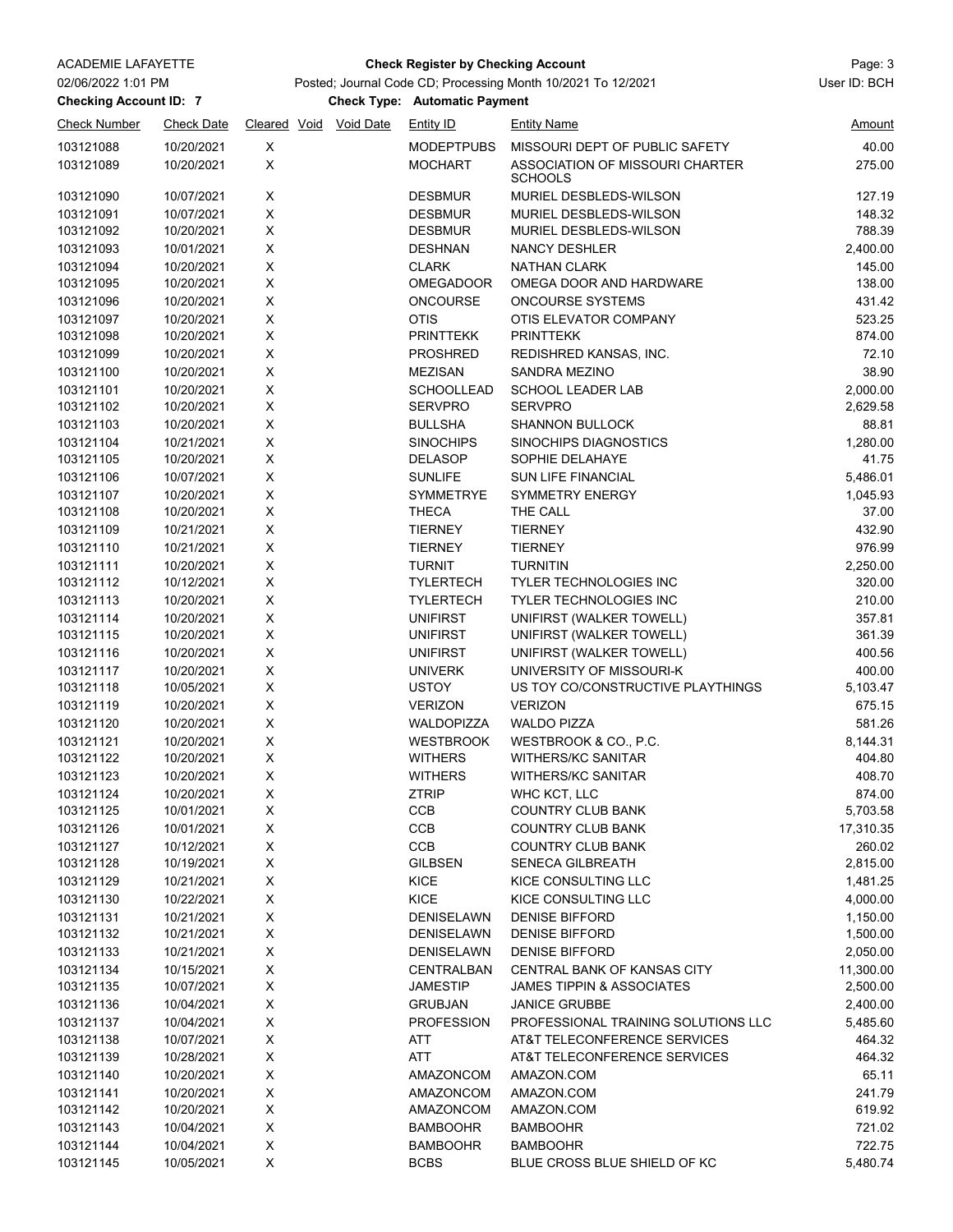### ACADEMIE LAFAYETTE Page: 4 **Check Register by Checking Account**

# Posted; Journal Code CD; Processing Month 10/2021 To 12/2021 User ID: BCH

**Checking Account ID: 7 Automatic Payment** Check Type: Automatic Payment

| <b>Check Number</b> | <b>Check Date</b> |             | Cleared Void Void Date | Entity ID         | <b>Entity Name</b>                 | Amount    |
|---------------------|-------------------|-------------|------------------------|-------------------|------------------------------------|-----------|
| 103121146           | 10/05/2021        | Χ           |                        | <b>CENTRALBAN</b> | CENTRAL BANK OF KANSAS CITY        | 23,384.60 |
| 103121147           | 10/13/2021        | X           |                        | <b>KCMOWA</b>     | KCMO WATER SERVICES DEPARTMENT     | 53.06     |
| 103121148           | 10/26/2021        | X           |                        | <b>KCMOWA</b>     | KCMO WATER SERVICES DEPARTMENT     | 228.80    |
| 103121149           | 10/26/2021        | X           |                        | <b>KCMOWA</b>     | KCMO WATER SERVICES DEPARTMENT     | 703.11    |
| 103121150           | 10/26/2021        | X           |                        | <b>KCMOWA</b>     | KCMO WATER SERVICES DEPARTMENT     | 2,026.77  |
| 103121151           | 10/14/2021        | X           |                        | <b>EVERGY</b>     | <b>EVERGY</b>                      | 1,161.59  |
| 103121152           | 10/15/2021        | X           |                        | <b>EVERGY</b>     | <b>EVERGY</b>                      | 20.20     |
| 103121153           | 10/15/2021        | X           |                        | <b>EVERGY</b>     | <b>EVERGY</b>                      | 3,251.86  |
| 103121154           | 10/20/2021        | X           |                        | <b>EVERGY</b>     | <b>EVERGY</b>                      | 48.77     |
| 103121155           | 10/20/2021        | X           |                        | <b>EVERGY</b>     | <b>EVERGY</b>                      | 4,042.43  |
| 103121156           | 10/20/2021        | X           |                        | <b>EVERGY</b>     | <b>EVERGY</b>                      | 20.20     |
| 103121157           | 10/20/2021        | X           |                        | <b>EVERGY</b>     | <b>EVERGY</b>                      | 13,811.56 |
| 103121158           | 10/05/2021        | X           |                        | <b>HUMANA</b>     | HUMANA INSURANCE COMPANY           | 72,129.95 |
| 103121159           | 10/01/2021        | X           |                        | <b>IFF</b>        | <b>IFF</b>                         | 7,217.64  |
| 103121160           | 10/01/2021        | X           |                        | <b>IFF</b>        | <b>IFF</b>                         | 8,002.56  |
| 103121161           | 10/29/2021        | Χ           |                        | <b>POSTALIA</b>   | <b>POSTALIA</b>                    | 100.00    |
| 103121162           | 10/13/2021        | X           |                        | <b>REPUBLICSE</b> | REPUBLIC SERVICES OF KANSAS CITY   | 566.66    |
| 103121163           | 10/13/2021        | X           |                        | <b>REPUBLICSE</b> | REPUBLIC SERVICES OF KANSAS CITY   | 689.02    |
| 103121164           | 10/21/2021        | X           |                        | <b>REPUBLICSE</b> | REPUBLIC SERVICES OF KANSAS CITY   | 467.64    |
| 103121165           | 10/13/2021        | X           |                        | <b>SOFTERWARE</b> | <b>SOFTERWARE</b>                  | 264.43    |
| 103121166           | 10/01/2021        | X           |                        | <b>TEQLEASE</b>   | <b>TEQ LEASE EDUCATION FINANCE</b> | 3,413.09  |
| 103121167           | 10/15/2021        | X           |                        | VANCO             | <b>VANCO</b>                       | 119.56    |
| 103121168           | 10/27/2021        | X           |                        | <b>VANCO</b>      | <b>VANCO</b>                       | 30.00     |
| 103121169           | 10/18/2021        | X           |                        | <b>TOSHIBAF</b>   | <b>TOSHIBA FINANCIAL SERVICES</b>  | 3,717.06  |
|                     |                   | X           |                        |                   | <b>TOSHIBA FINANCIAL SERVICES</b>  |           |
| 103121170           | 10/26/2021        |             |                        | <b>TOSHIBAF</b>   |                                    | 2,826.98  |
| 103121171           | 10/26/2021        | X           |                        | <b>TOSHIBAF</b>   | <b>TOSHIBA FINANCIAL SERVICES</b>  | 4,658.86  |
| 103121172           | 10/26/2021        | X           |                        | <b>BANKCA</b>     | <b>BANK CARD SERVICES</b>          | 62,413.04 |
| 103121176           | 10/20/2021        | X           |                        | <b>KCPUBLIC</b>   | KC PUBLIC SCHOOL RETIREMENT SYSTEM | 47,357.66 |
| 103121177           | 10/20/2021        | X           |                        | <b>KCPUBLIC</b>   | KC PUBLIC SCHOOL RETIREMENT SYSTEM | 63,143.86 |
| 103121178           | 10/01/2021        | $\mathsf X$ |                        | AMAZONCOM         | AMAZON.COM                         | 120.91    |
| 103121179           | 10/01/2021        | X           |                        | AMAZONCOM         | AMAZON.COM                         | 49.99     |
| 103121180           | 10/20/2021        | X           |                        | AMAZONCOM         | AMAZON.COM                         | 9.82      |
| 103121181           | 10/21/2021        | Χ           |                        | AMAZONCOM         | AMAZON.COM                         | 99.94     |
| 103121182           | 10/29/2021        | X           |                        | <b>BANKCA</b>     | <b>BANK CARD SERVICES</b>          | 1,198.29  |
| 113121203           | 11/12/2021        | X           |                        | AMAZONCOM         | AMAZON.COM                         | 1,138.87  |
| 123121005           | 11/29/2021        | X           |                        | SYABD             | ABDOULAYE SY                       | 10.00     |
| 123121006           | 11/22/2021        | X           |                        | <b>ACCIDENT</b>   | ACCIDENT FUND INS. CO. OF AMERICA  | 2,242.70  |
| 123121007           | 11/09/2021        | X           |                        | <b>LASKALI</b>    | <b>ALIX LASKER</b>                 | 119.40    |
| 123121008           | 11/29/2021        | X           |                        | <b>ALLSTA</b>     | ALL STAR AWARDS                    | 1,800.00  |
| 123121009           | 11/26/2021        | х           |                        | <b>AFLAC</b>      | <b>AFLAC</b>                       | 5,133.16  |
| 123121010           | 11/09/2021        | X           |                        | <b>ALBEAND</b>    | <b>ANDREA ALBERS</b>               | 41.75     |
| 123121011           | 11/09/2021        | X           |                        | <b>APSOFT</b>     | AP SOFTWARE SERVICES               | 11,316.00 |
| 123121012           | 11/02/2021        | X           |                        | <b>APPLEFIN</b>   | APPLE FINANCIAL SERVICES           | 4,981.53  |
| 123121013           | 11/08/2021        | X           |                        | <b>AQUARIUMEN</b> | <b>AQUARIUM MAINTENANCE</b>        | 225.00    |
| 123121014           | 11/22/2021        | X           |                        | GALLART           | <b>ARTHUR GALLAGER</b>             | 4,857.00  |
| 123121015           | 11/29/2021        | X           |                        | MAILBER           | <b>BERENGERE MAILLOUX</b>          | 149.99    |
| 123121016           | 11/09/2021        | X           |                        | <b>BILLIREL</b>   | BILL IRELAND & ASSOCIATES, INC.    | 20.00     |
| 123121017           | 11/29/2021        | X           |                        | <b>BILLIREL</b>   | BILL IRELAND & ASSOCIATES, INC.    | 85.00     |
| 123121018           | 11/29/2021        | X           |                        | <b>BILLIREL</b>   | BILL IRELAND & ASSOCIATES, INC.    | 85.00     |
| 123121019           | 11/10/2021        | X           |                        | <b>BILLIREL</b>   | BILL IRELAND & ASSOCIATES, INC.    | 935.00    |
| 123121020           | 11/09/2021        | X           |                        | <b>BLACKMCDON</b> | <b>BLACK &amp; MCDONALD</b>        | 1,592.94  |
| 123121021           | 11/29/2021        | X           |                        | <b>BLACKMCDON</b> | <b>BLACK &amp; MCDONALD</b>        | 411.00    |
| 123121022           | 11/29/2021        | X           |                        | <b>BORDEAU</b>    | EISBERG & BORDEAU, LLC             | 750.00    |
| 123121023           | 11/22/2021        | X           |                        | <b>BORESOWS</b>   | BORESOWS WATER COMPANY             | 350.00    |
| 123121024           | 11/08/2021        | X           |                        | CR.               | C&R ENTERPRISES & ASSOCIATES, INC  | 8,100.00  |
| 123121025           | 11/09/2021        | X           |                        | CR                | C&R ENTERPRISES & ASSOCIATES, INC  | 1,400.00  |
| 123121026           | 11/09/2021        | X           |                        | CR                | C&R ENTERPRISES & ASSOCIATES, INC  | 1,500.00  |
| 123121027           | 11/09/2021        | X           |                        | CR                | C&R ENTERPRISES & ASSOCIATES, INC  | 1,800.00  |
|                     |                   |             |                        |                   |                                    |           |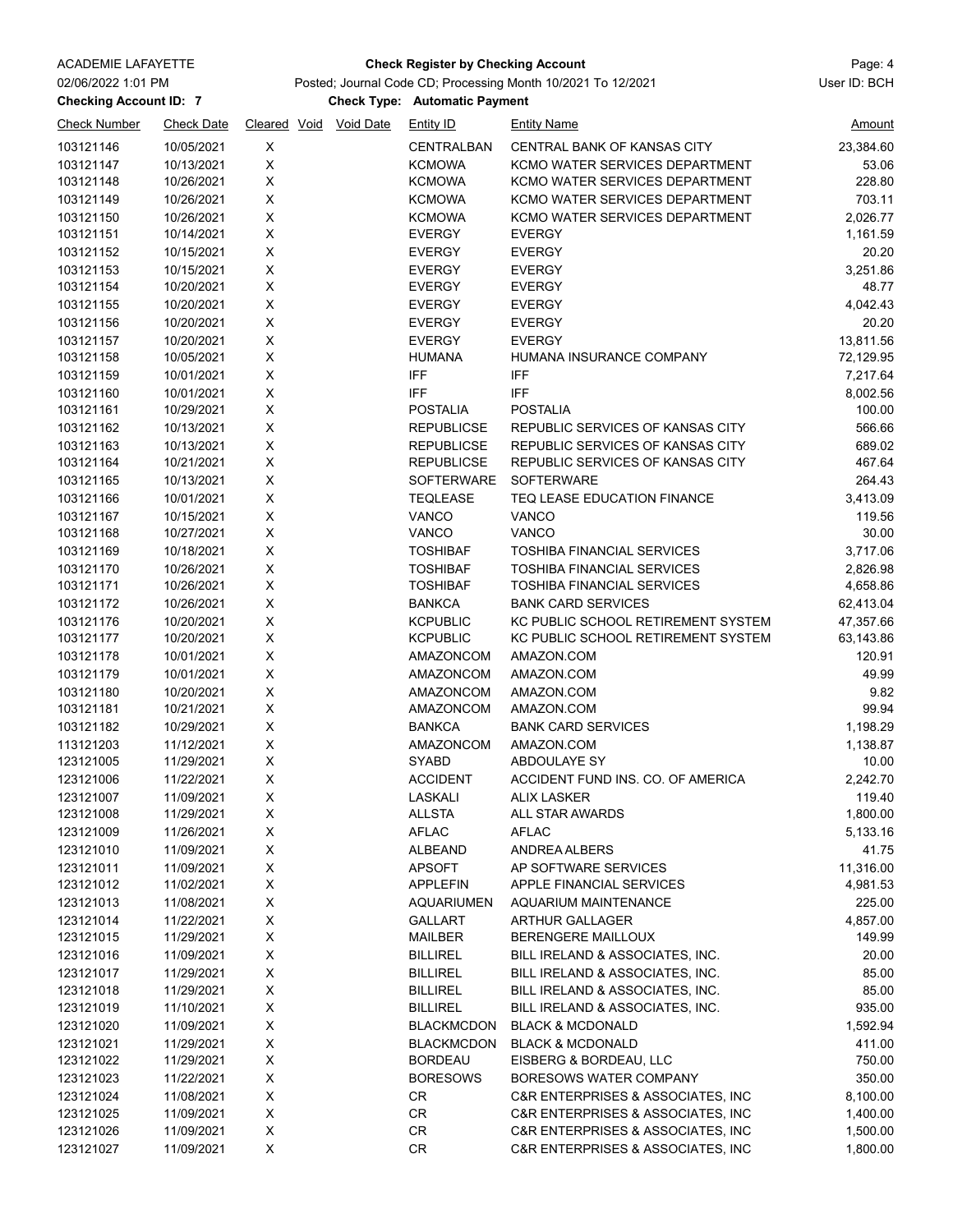| 02/06/2022 1:01 PM<br><b>Checking Account ID: 7</b> | Posted; Journal Code CD; Processing Month 10/2021 To 12/2021<br><b>Check Type: Automatic Payment</b> |                  | User ID: BCH           |                                  |                                                             |                    |
|-----------------------------------------------------|------------------------------------------------------------------------------------------------------|------------------|------------------------|----------------------------------|-------------------------------------------------------------|--------------------|
| <b>Check Number</b>                                 | <b>Check Date</b>                                                                                    |                  | Cleared Void Void Date | <b>Entity ID</b>                 | <b>Entity Name</b>                                          | <u>Amount</u>      |
| 123121028                                           | 11/22/2021                                                                                           | X                |                        | CR                               | C&R ENTERPRISES & ASSOCIATES, INC                           | 8,000.00           |
| 123121029                                           | 11/29/2021                                                                                           | X                |                        | CR                               | C&R ENTERPRISES & ASSOCIATES, INC                           | 8,189.00           |
| 123121030                                           | 11/29/2021                                                                                           | $\mathsf X$      |                        | <b>STARCAT</b>                   | <b>CATHERINE STARKE</b>                                     | 84.17              |
| 123121031                                           | 11/09/2021                                                                                           | $\mathsf X$      |                        | <b>LIPTCEL</b>                   | <b>CELIA LIPTAK</b>                                         | 1,681.60           |
| 123121032                                           | 11/29/2021                                                                                           | X                |                        | <b>DISSCEL</b>                   | <b>CELINE DISSEL</b>                                        | 149.99             |
| 123121033                                           | 11/29/2021                                                                                           | X                |                        | <b>RAMECHAN</b>                  | <b>CHANDRA RAMEY</b>                                        | 176.79             |
| 123121034                                           | 11/09/2021                                                                                           | X                |                        | <b>CINTAS</b>                    | <b>CINTAS</b>                                               | 354.78             |
| 123121035                                           | 11/29/2021                                                                                           | X                |                        | <b>CITYARB</b>                   | <b>CITY VIEW ARBOR LLC</b>                                  | 2,700.00           |
| 123121036                                           | 11/29/2021                                                                                           | X                |                        | <b>CITYWIDE</b>                  | CITY WIDE TRANSPORTATION INC                                | 240.00             |
| 123121037                                           | 11/29/2021                                                                                           | $\mathsf X$      |                        | <b>CITYWIDE</b>                  | CITY WIDE TRANSPORTATION INC                                | 59,174.00          |
| 123121038                                           | 11/29/2021                                                                                           | $\mathsf X$      |                        | <b>CLAYBORN</b>                  | CLAYBORN & ASSOCIATES, LLC                                  | 80.00              |
| 123121039                                           | 11/09/2021                                                                                           | $\mathsf X$      |                        | <b>CODYSALES</b>                 | CODY SALES & ENGINEERING, INC.                              | 1,762.77           |
| 123121040                                           | 11/09/2021                                                                                           | X                |                        | COMMUTERAD                       | COMMUTER ADVERTISING INC                                    | 2,500.00           |
| 123121041                                           | 11/29/2021                                                                                           | X                |                        | <b>CONTROLSER</b>                | <b>CONTROL SERVICE CO</b>                                   | 190.00             |
| 123121042                                           | 11/29/2021                                                                                           | $\mathsf X$      |                        | <b>CORDFO</b>                    | <b>CORDELL HULL FOUNDATION</b>                              | 5,200.00           |
| 123121043                                           | 11/01/2021                                                                                           | $\mathsf X$      |                        | <b>NANCCYN</b>                   | <b>CYNTHIA NANCE</b>                                        | 2,400.00           |
| 123121044                                           | 11/09/2021                                                                                           | $\mathsf X$      |                        | <b>DAGOSTINO</b>                 | DAGOSTINO MECHANICAL CONTRACTOR, INC                        | 289.50             |
| 123121045                                           | 11/29/2021                                                                                           | X                |                        | <b>DESIGNMEC</b>                 | <b>DESIGN MECHANICAL INC</b>                                | 2,947.00           |
| 123121046                                           | 11/09/2021                                                                                           | X                |                        | <b>WERNDOR</b>                   | DOROTHEE WERNER                                             | 44.47              |
| 123121047                                           | 11/09/2021                                                                                           | X                |                        | <b>FASTSIGNS</b>                 | <b>FASTSIGNS</b>                                            | 403.20             |
| 123121048                                           | 11/09/2021                                                                                           | $\mathsf X$      |                        | <b>FAVORITEHE</b>                | FAVORITE HEALTHCARE STAFFING INC                            | 2,966.25           |
| 123121049                                           | 11/29/2021                                                                                           | X                |                        | <b>FAVORITEHE</b>                | FAVORITE HEALTHCARE STAFFING INC                            | 3,902.50           |
| 123121050                                           | 11/09/2021                                                                                           | X                |                        | <b>FLEXIBLE</b>                  | <b>FLEXIBLE EDUCATORS</b>                                   | 6,758.00           |
| 123121051                                           | 11/29/2021                                                                                           | X                |                        | <b>FLEXIBLE</b>                  | <b>FLEXIBLE EDUCATORS</b>                                   | 7,695.75           |
| 123121052                                           | 11/09/2021                                                                                           | Χ                |                        | <b>FOLLETTSCH</b>                | FOLLETT SCHOOL SOLUTIONS INC                                | 2,109.26           |
| 123121053                                           | 11/29/2021                                                                                           | X                |                        | <b>FOLLETTSCH</b>                | FOLLETT SCHOOL SOLUTIONS INC                                | 434.32             |
| 123121054                                           | 11/30/2021                                                                                           | X                |                        | <b>FRANCOTYPP</b>                | Francotyp-Postalia, Inc.                                    | 150.00             |
| 123121055                                           | 11/30/2021                                                                                           | X<br>$\mathsf X$ |                        | <b>GREENEXP</b><br><b>GUNTER</b> | <b>GREEN EXPECTATIONS INC</b><br>GUNTER PEST MANAGEMENT INC | 1,700.00<br>215.00 |
| 123121056<br>123121057                              | 11/09/2021<br>11/09/2021                                                                             | X                |                        | <b>GUNTER</b>                    | <b>GUNTER PEST MANAGEMENT INC</b>                           | 285.00             |
| 123121058                                           | 11/09/2021                                                                                           | X                |                        | <b>HEARTOFAML</b>                | HEART OF AMERICA LOCKSMITH LLC, INC                         | 145.00             |
| 123121059                                           | 11/29/2021                                                                                           | X                |                        | <b>HILANDDAIR</b>                | HILAND DAIRY FOODS COMPANY                                  | 799.93             |
| 123121060                                           | 11/29/2021                                                                                           | X                |                        | HILANDDAIR                       | HILAND DAIRY FOODS COMPANY                                  | 1,662.89           |
| 123121061                                           | 11/29/2021                                                                                           | $\mathsf X$      |                        | <b>HILANDDAIR</b>                | HILAND DAIRY FOODS COMPANY                                  | 2,014.62           |
| 123121062                                           | 11/30/2021                                                                                           | $\mathsf X$      |                        | <b>HOMEDEP</b>                   | <b>HOME DEPOT</b>                                           | 1,262.94           |
| 123121063                                           | 11/09/2021                                                                                           | X                |                        | <b>INTERPRETE</b>                | <b>INTERPRETEK</b>                                          | 309.12             |
| 123121064                                           | 11/09/2021                                                                                           | X                |                        | LANE                             | <b>JACQUE LANE</b>                                          | 999.84             |
| 123121065                                           | 11/30/2021                                                                                           | X                |                        | PRESTAGEJA                       | PSYCHOLOGY OFFICES INC                                      | 1,000.00           |
| 123121066                                           | 11/01/2021                                                                                           | X                |                        | <b>HUFFJAY</b>                   | <b>JAMIE HUFFMAN</b>                                        | 2,400.00           |
| 123121067                                           | 11/09/2021                                                                                           | X                |                        | <b>BRACJEN</b>                   | <b>JENNA BRACK</b>                                          | 83.50              |
| 123121068                                           | 11/09/2021                                                                                           | X                |                        | <b>SEIDJES</b>                   | <b>JESSICA SEIDLER</b>                                      | 30.00              |
| 123121069                                           | 11/09/2021                                                                                           | X                |                        | <b>SEIDJES</b>                   | <b>JESSICA SEIDLER</b>                                      | 150.00             |
| 123121070                                           | 11/29/2021                                                                                           | $\mathsf X$      |                        | <b>SEIDJES</b>                   | <b>JESSICA SEIDLER</b>                                      | 60.00              |
| 123121071                                           | 11/29/2021                                                                                           | X                |                        | <b>SEIDJES</b>                   | <b>JESSICA SEIDLER</b>                                      | 309.40             |
| 123121072                                           | 11/09/2021                                                                                           | X                |                        | <b>JIVECOMM</b>                  | <b>JIVE COMMUNICATIONS INC</b>                              | 1,651.32           |
| 123121073                                           | 11/29/2021                                                                                           | X                |                        | <b>HARPTAY</b>                   | <b>TAYLOR HARPER</b>                                        | 93.12              |
| 123121074                                           | 11/09/2021                                                                                           | X                |                        | <b>JOEJOES</b>                   | <b>JOE JOE'S CATERING INC</b>                               | 39,229.80          |
| 123121075                                           | 11/30/2021                                                                                           | X                |                        | <b>JOEJOES</b>                   | JOE JOE'S CATERING INC                                      | 69,120.10          |
| 123121076                                           | 11/09/2021                                                                                           | X                |                        | <b>BELCJUL</b>                   | <b>JULIA BELCHER</b>                                        | 26.70              |
| 123121077                                           | 11/29/2021                                                                                           | X                |                        | <b>BELCJUL</b>                   | <b>JULIA BELCHER</b>                                        | 22.37              |
| 123121078                                           | 11/29/2021                                                                                           | $\mathsf X$      |                        | <b>JONESJUSTI</b>                | <b>JUSTIN JONES</b>                                         | 38.49              |
| 123121079                                           | 11/15/2021                                                                                           | $\mathsf X$<br>X |                        | <b>KCPUB</b>                     | <b>KC PUBLIC LIBRARY</b>                                    | 969.00<br>134.61   |
| 123121080<br>123121081                              | 11/09/2021<br>11/29/2021                                                                             | X                |                        | ABSHKAT<br>ABSHKAT               | <b>KATHRYN ABSHER</b><br><b>KATHRYN ABSHER</b>              | 147.93             |
| 123121082                                           | 11/01/2021                                                                                           | $\mathsf X$      |                        | <b>MORKKAT</b>                   | <b>KATHERINE MORKERT</b>                                    | 4,800.00           |
| 123121083                                           | 11/09/2021                                                                                           | X                |                        | MORKKAT                          | KATHERINE MORKERT                                           | 1,218.75           |
| 123121084                                           | 11/29/2021                                                                                           | X                |                        | <b>KCWINDUST</b>                 | <b>KC WINDUSTRIAL CO</b>                                    | 86.33              |
| 123121085                                           | 11/09/2021                                                                                           | X                |                        | LAMINATION                       | LAMINATION EQUIPMENT & SUPPLY CO                            | 91.70              |

ACADEMIE LAFAYETTE Page: 5 **Check Register by Checking Account**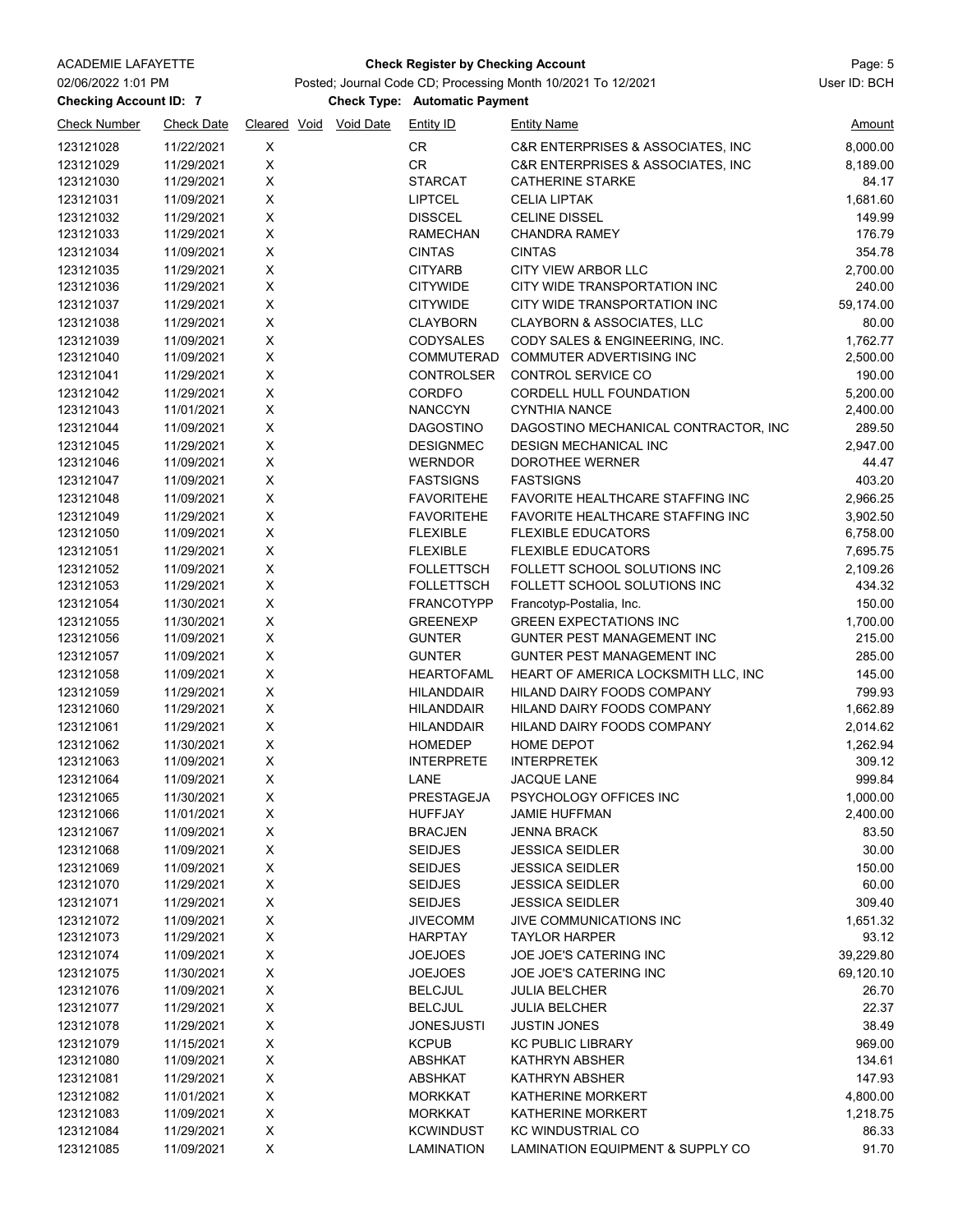### ACADEMIE LAFAYETTE Page: 6 **Check Register by Checking Account**

## **Checking Account ID: 7 Automatic Payment** Check Type: Automatic Payment Posted; Journal Code CD; Processing Month 10/2021 To 12/2021 User ID: BCH

| <b>Check Number</b> | <b>Check Date</b> | Cleared Void Void Date | Entity ID         | <b>Entity Name</b>                | <u>Amount</u> |
|---------------------|-------------------|------------------------|-------------------|-----------------------------------|---------------|
| 123121086           | 11/09/2021        | X                      | PAYELAU           | <b>LAURENT PAYELLE</b>            | 100.39        |
| 123121087           | 11/29/2021        | Χ                      | PAYELAU           | <b>LAURENT PAYELLE</b>            | 27.00         |
| 123121088           | 11/12/2021        | X                      | LEAVESOL          | LRL CONSULTING, LLC               | 350.00        |
| 123121089           | 11/09/2021        | X                      | <b>LECTURESDE</b> | LECTURES DE FRANCE                | 4,303.28      |
| 123121090           | 11/30/2021        | $\mathsf X$            | <b>LECTURESDE</b> | <b>LECTURES DE FRANCE</b>         | 302.00        |
| 123121091           | 11/09/2021        | X                      | <b>SEELELI</b>    | ELIZABETH SEELY                   | 120.00        |
| 123121092           | 11/09/2021        | $\mathsf X$            | <b>LOGMEIN</b>    | LOG ME IN COMMUNICATIONS          | 1,325.91      |
| 123121093           | 11/09/2021        | $\pmb{\mathsf{X}}$     | <b>LOGMEIN</b>    | LOG ME IN COMMUNICATIONS          | 1,554.01      |
| 123121094           | 11/09/2021        | Χ                      | CALDMAC           | MACYORY CALDERON PERDOMO          | 561.44        |
| 123121095           | 11/09/2021        | Χ                      | <b>HYNEMAR</b>    | <b>MARILYN HYNES</b>              | 85.77         |
| 123121096           | 11/30/2021        | X                      | <b>MCREALTY</b>   | MC REALTY GROUP, LLC              | 6,225.95      |
| 123121097           | 11/09/2021        | $\mathsf X$            | LONGMEG           | <b>MEGAN LONGSTREET</b>           | 41.75         |
| 123121098           | 11/09/2021        | $\mathsf X$            | <b>MIDAMERLIB</b> | MID-AMERICA LIBRARY ALLIANCE      | 1,288.50      |
| 123121099           | 11/09/2021        | Χ                      | <b>MISSOURIOR</b> | <b>MISSOURI ORGANIC</b>           | 5,980.00      |
| 123121100           | 11/09/2021        | $\mathsf X$            | <b>ERDMMON</b>    | <b>MONICA ERDMANN</b>             | 83.50         |
| 123121101           | 11/01/2021        | Χ                      | <b>DESHNAN</b>    | <b>NANCY DESHLER</b>              | 2,400.00      |
| 123121102           | 11/10/2021        | X                      | <b>CLARK</b>      | <b>NATHAN CLARK</b>               | 1,095.00      |
| 123121103           | 11/30/2021        | X                      | <b>OMEGADOOR</b>  | OMEGA DOOR AND HARDWARE           | 92.00         |
| 123121104           | 11/09/2021        | X                      | <b>OTIS</b>       | OTIS ELEVATOR COMPANY             | 38.55         |
| 123121105           | 11/30/2021        | $\mathsf X$            | <b>KINGROB</b>    | <b>ROBYN KING</b>                 | 115.69        |
| 123121106           | 11/30/2021        | $\mathsf X$            | <b>ALLOROM</b>    | ROMAN ALLOU-TOGNAN                | 114.24        |
| 123121107           | 11/12/2021        | $\mathsf X$            | <b>MEZISAN</b>    | SANDRA MEZINO                     | 38.90         |
| 123121108           | 11/10/2021        | $\mathsf X$            | <b>SCHOLA</b>     | SCHOLASTIC, INC                   | 3,417.94      |
| 123121109           | 11/09/2021        | $\mathsf X$            | <b>SCHOLA</b>     | SCHOLASTIC, INC                   | 602.16        |
| 123121110           | 11/18/2021        | Χ                      | SOUTHTOWN         | SOUTHTOWN GLASS CO                | 201.34        |
| 123121111           | 11/30/2021        | X                      | <b>MILISTA</b>    | <b>STACIA MILIUS</b>              | 47.40         |
| 123121112           | 11/10/2021        | Χ                      | <b>SUNLIFE</b>    | SUN LIFE FINANCIAL                | 5,523.84      |
| 123121113           | 11/30/2021        | $\mathsf X$            | <b>SUPEFLO</b>    | <b>SUPERIOR FLOOR</b>             | 650.00        |
| 123121114           | 11/10/2021        | $\pmb{\mathsf{X}}$     | <b>TDLCONTRAC</b> | TDL CONTRACTING GROUP LLC         | 364.37        |
| 123121115           | 11/10/2021        | X                      | THECREATIV        | THE CREATIVE DEPARTMENT INC       | 2,400.00      |
| 123121116           | 11/10/2021        | $\mathsf X$            | <b>TIERNEY</b>    | <b>TIERNEY</b>                    | 76.53         |
| 123121117           | 11/10/2021        | $\pmb{\mathsf{X}}$     | <b>TIERNEY</b>    | <b>TIERNEY</b>                    | 466.84        |
| 123121118           | 11/10/2021        | Χ                      | <b>TIERNEY</b>    | <b>TIERNEY</b>                    | 617.85        |
| 123121119           | 11/30/2021        | X                      | <b>TIERNEY</b>    | <b>TIERNEY</b>                    | 495.34        |
| 123121120           | 11/30/2021        | X                      | <b>TIERNEY</b>    | <b>TIERNEY</b>                    | 592.41        |
| 123121121           | 11/30/2021        | X                      | <b>TIERNEY</b>    | <b>TIERNEY</b>                    | 678.87        |
| 123121122           | 11/10/2021        | X                      | <b>TIMEKEY</b>    | TIMEKEY ENTERPRISE LLC            | 14,858.00     |
| 123121123           | 11/10/2021        | X                      | <b>TYLERTECH</b>  | TYLER TECHNOLOGIES INC            | 157.50        |
| 123121124           | 11/30/2021        | $\pmb{\mathsf{X}}$     | <b>UNIFIRST</b>   | UNIFIRST (WALKER TOWELL)          | 333.56        |
| 123121125           | 11/30/2021        | X                      | <b>UNIFIRST</b>   | UNIFIRST (WALKER TOWELL)          | 361.39        |
| 123121126           | 11/30/2021        | X                      | <b>UNIFIRST</b>   | UNIFIRST (WALKER TOWELL)          | 400.56        |
| 123121127           | 11/09/2021        | $\mathsf X$            | <b>USBANK</b>     | US BANK/ELAN FINANCIAL            | 268.80        |
| 123121128           | 11/10/2021        | Χ                      | <b>USTOY</b>      | US TOY CO/CONSTRUCTIVE PLAYTHINGS | 71.41         |
| 123121129           | 11/30/2021        | Χ                      | VERIZON           | <b>VERIZON</b>                    | 914.28        |
| 123121130           | 11/09/2021        | Χ                      | WATTSUP           | <b>WATTS UP LIGHTING</b>          | 88.80         |
| 123121131           | 11/30/2021        | $\mathsf X$            | <b>WESTBROOK</b>  | WESTBROOK & CO., P.C.             | 9,569.24      |
| 123121132           | 11/30/2021        | $\mathsf X$            | <b>WESTPORT</b>   | <b>WESTPORT GLASS</b>             | 932.80        |
| 123121133           | 11/09/2021        | $\mathsf X$            | <b>WITHERS</b>    | <b>WITHERS/KC SANITAR</b>         | 789.50        |
| 123121134           | 11/30/2021        | $\mathsf X$            | WITHERS           | WITHERS/KC SANITAR                | 166.65        |
| 123121135           | 11/10/2021        | $\mathsf X$            | WITHERS           | WITHERS/KC SANITAR                | 390.00        |
| 123121136           | 11/10/2021        | $\mathsf X$            | <b>WITHERS</b>    | <b>WITHERS/KC SANITAR</b>         | 453.80        |
| 123121137           | 11/30/2021        | Χ                      | <b>WITHERS</b>    | <b>WITHERS/KC SANITAR</b>         | 444.70        |
| 123121138           | 11/10/2021        | Χ                      | <b>YARDI</b>      | YARDI MARKETPLACE                 | 1,240.10      |
| 123121139           | 11/10/2021        | Χ                      | <b>YARDI</b>      | YARDI MARKETPLACE                 | 1,330.00      |
| 123121140           | 11/10/2021        | $\mathsf X$            | <b>YARDI</b>      | YARDI MARKETPLACE                 | 1,330.80      |
| 123121141           | 11/30/2021        | X                      | MEJEZAC           | ZACHARIE MEJEAN                   | 27.00         |
| 123121142           | 11/10/2021        | X                      | <b>ZTRIP</b>      | WHC KCT, LLC                      | 36.00         |
| 123121143           | 11/30/2021        | $\pmb{\times}$         | <b>ZTRIP</b>      | WHC KCT, LLC                      | 1,046.00      |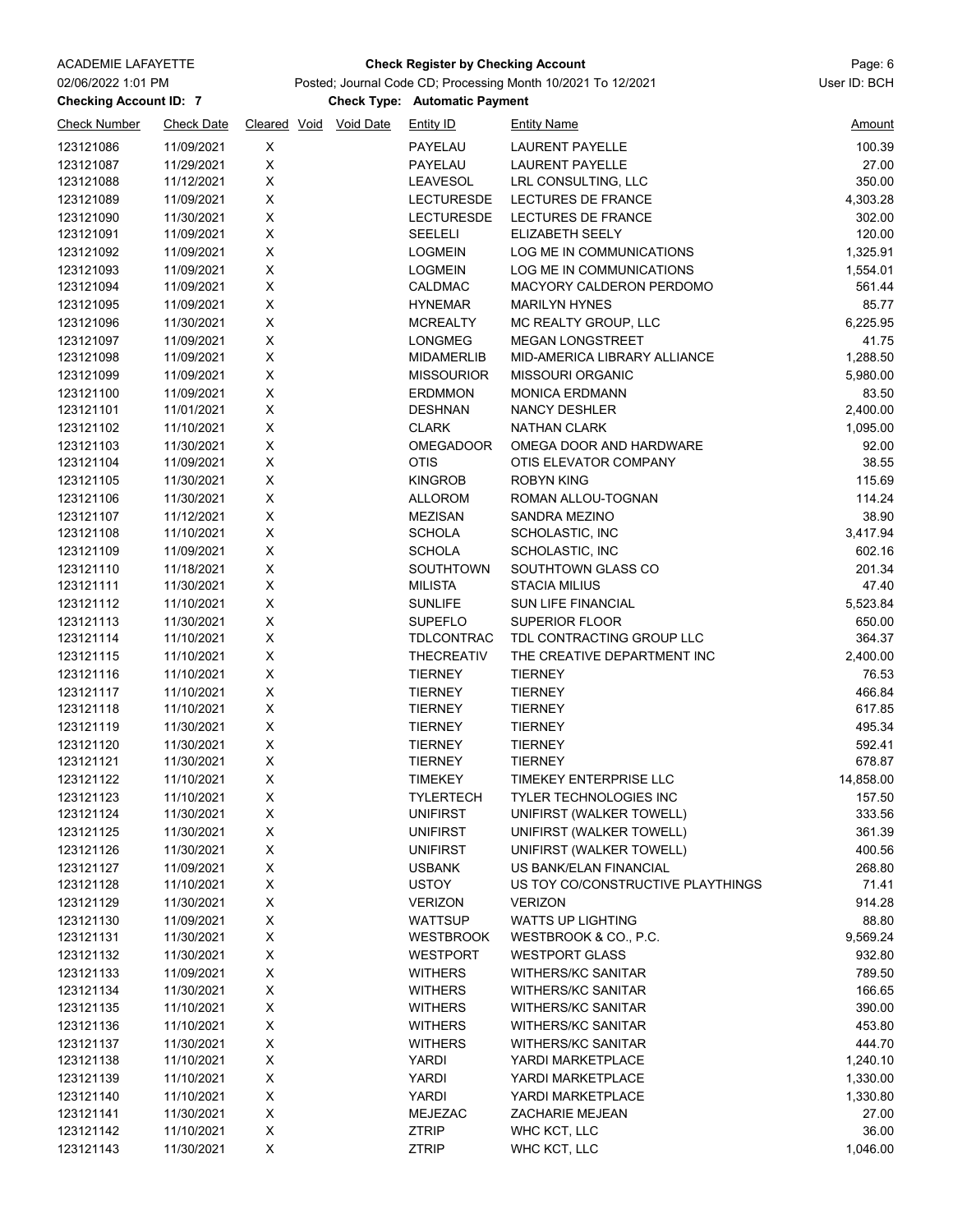### ACADEMIE LAFAYETTE Page: 7 **Check Register by Checking Account**

## **Checking Account ID: 7 Automatic Payment** Check Type: Automatic Payment Posted; Journal Code CD; Processing Month 10/2021 To 12/2021 User ID: BCH

| <b>Check Number</b> | <b>Check Date</b> | Cleared Void       | <b>Void Date</b> | <b>Entity ID</b>  | <b>Entity Name</b>                   | <u>Amount</u> |
|---------------------|-------------------|--------------------|------------------|-------------------|--------------------------------------|---------------|
| 123121144           | 11/01/2021        | X                  |                  | <b>CCB</b>        | COUNTRY CLUB BANK                    | 2,414.99      |
| 123121145           | 11/01/2021        | Χ                  |                  | CCB               | <b>COUNTRY CLUB BANK</b>             | 3,288.59      |
| 123121146           | 11/01/2021        | X                  |                  | CCB               | <b>COUNTRY CLUB BANK</b>             | 7,434.22      |
| 123121147           | 11/01/2021        | X                  |                  | CCB               | <b>COUNTRY CLUB BANK</b>             | 9,876.13      |
| 123121148           | 11/09/2021        | X                  |                  | <b>CCB</b>        | <b>COUNTRY CLUB BANK</b>             | 245.74        |
| 123121149           | 11/10/2021        | $\mathsf X$        |                  | <b>GILBSEN</b>    | <b>SENECA GILBREATH</b>              | 3,655.00      |
| 123121150           | 11/19/2021        | X                  |                  | KICE              | KICE CONSULTING LLC                  | 2,868.75      |
| 123121151           | 11/23/2021        | $\mathsf X$        |                  | KICE              | KICE CONSULTING LLC                  | 4,000.00      |
| 123121152           | 11/10/2021        | Χ                  |                  | <b>CLARK</b>      | NATHAN CLARK                         | 22,253.00     |
| 123121153           | 11/16/2021        | Χ                  |                  | CENTRALBAN        | CENTRAL BANK OF KANSAS CITY          | 11,300.00     |
| 123121154           | 11/08/2021        | $\mathsf X$        |                  | JAMESTIP          | <b>JAMES TIPPIN &amp; ASSOCIATES</b> | 2,500.00      |
| 123121155           | 11/10/2021        | $\pmb{\mathsf{X}}$ |                  | EMMANUEL          | <b>EMMANUEL FAMILY CENTER</b>        | 23,180.20     |
| 123121156           | 11/19/2021        | $\mathsf X$        |                  | <b>KCPUBLIC</b>   | KC PUBLIC SCHOOL RETIREMENT SYSTEM   | 48,979.74     |
| 123121157           | 11/19/2021        | $\mathsf X$        |                  | <b>KCPUBLIC</b>   | KC PUBLIC SCHOOL RETIREMENT SYSTEM   | 65,306.59     |
| 123121158           | 11/02/2021        | $\mathsf X$        |                  | <b>GRUBJAN</b>    | <b>JANICE GRUBBE</b>                 | 2,400.00      |
| 123121159           | 11/02/2021        | $\mathsf X$        |                  | <b>PROFESSION</b> | PROFESSIONAL TRAINING SOLUTIONS LLC  | 5,485.60      |
| 123121160           | 11/09/2021        | X                  |                  | AMAZONCOM         | AMAZON.COM                           | 717.98        |
| 123121161           | 11/09/2021        | X                  |                  | <b>AMAZONCOM</b>  | AMAZON.COM                           | 118.99        |
| 123121162           | 11/09/2021        | Χ                  |                  | AMAZONCOM         | AMAZON.COM                           | 16.59         |
| 123121163           | 11/04/2021        | X                  |                  | ATT               | AT&T TELECONFERENCE SERVICES         | 462.69        |
| 123121164           | 11/04/2021        | $\mathsf X$        |                  | <b>BAMBOOHR</b>   | <b>BAMBOOHR</b>                      | 699.14        |
| 123121165           | 11/03/2021        | $\mathsf X$        |                  | <b>BCBS</b>       | BLUE CROSS BLUE SHIELD OF KC         | 5,771.80      |
| 123121166           | 11/04/2021        | $\mathsf X$        |                  | <b>CENTRALBAN</b> | CENTRAL BANK OF KANSAS CITY          | 23,384.60     |
| 123121167           | 11/12/2021        | X                  |                  | <b>KCMOWA</b>     | KCMO WATER SERVICES DEPARTMENT       | 51.73         |
| 123121168           | 11/23/2021        | $\mathsf X$        |                  | <b>KCMOWA</b>     | KCMO WATER SERVICES DEPARTMENT       | 211.49        |
| 123121169           | 11/23/2021        | Χ                  |                  | <b>KCMOWA</b>     | KCMO WATER SERVICES DEPARTMENT       | 888.36        |
| 123121170           | 11/23/2021        | X                  |                  | <b>KCMOWA</b>     | KCMO WATER SERVICES DEPARTMENT       | 1,162.20      |
| 123121171           | 11/10/2021        | Χ                  |                  | <b>DIVERSE</b>    | DIVERSE CHARTER SCHOOLS COALITION    | 0.26          |
| 123121172           | 11/10/2021        | $\mathsf X$        |                  | <b>DIVERSE</b>    | DIVERSE CHARTER SCHOOLS COALITION    | 2,500.00      |
| 123121173           | 11/16/2021        | $\pmb{\mathsf{X}}$ |                  | <b>EVERGY</b>     | <b>EVERGY</b>                        | 20.20         |
| 123121174           | 11/16/2021        | $\mathsf X$        |                  | <b>EVERGY</b>     | <b>EVERGY</b>                        | 837.37        |
| 123121175           | 11/16/2021        | $\mathsf X$        |                  | <b>EVERGY</b>     | <b>EVERGY</b>                        | 1,721.84      |
| 123121176           | 11/18/2021        | X                  |                  | <b>EVERGY</b>     | <b>EVERGY</b>                        | 2,905.76      |
| 123121177           | 11/19/2021        | X                  |                  | <b>EVERGY</b>     | <b>EVERGY</b>                        | 20.20         |
| 123121178           | 11/19/2021        | Χ                  |                  | <b>EVERGY</b>     | <b>EVERGY</b>                        | 10,207.49     |
| 123121179           | 11/22/2021        | X                  |                  | <b>EVERGY</b>     | <b>EVERGY</b>                        | 85.88         |
| 123121180           | 11/04/2021        | X                  |                  | HUMANA            | HUMANA INSURANCE COMPANY             | 80,543.73     |
| 123121181           | 11/01/2021        | X                  |                  | <b>IFF</b>        | IFF                                  | 8,002.56      |
| 123121182           | 11/01/2021        | $\mathsf X$        |                  | <b>IFF</b>        | <b>IFF</b>                           | 7,217.64      |
| 123121183           | 11/10/2021        | X                  |                  | <b>REPUBLICSE</b> | REPUBLIC SERVICES OF KANSAS CITY     | 386.66        |
| 123121184           | 11/10/2021        | Χ                  |                  | <b>REPUBLICSE</b> | REPUBLIC SERVICES OF KANSAS CITY     | 567.76        |
| 123121185           | 11/23/2021        | $\pmb{\mathsf{X}}$ |                  | <b>REPUBLICSE</b> | REPUBLIC SERVICES OF KANSAS CITY     | 467.64        |
| 123121186           | 11/30/2021        | Χ                  |                  | <b>REPUBLICSE</b> | REPUBLIC SERVICES OF KANSAS CITY     | 1,234.69      |
| 123121187           | 11/15/2021        | X                  |                  | SOFTERWARE        | <b>SOFTERWARE</b>                    | 264.43        |
| 123121188           | 11/18/2021        | Χ                  |                  | <b>SOLAROCEA</b>  | SOLAR OCEAN 3 LLC                    | 190.00        |
| 123121189           | 11/18/2021        | X                  |                  | <b>SOLAROCEA</b>  | SOLAR OCEAN 3 LLC                    | 190.00        |
| 123121190           | 11/18/2021        | X                  |                  | <b>SOLAROCEA</b>  | SOLAR OCEAN 3 LLC                    | 190.00        |
| 123121191           | 11/18/2021        | $\pmb{\mathsf{X}}$ |                  | <b>SOLAROCEA</b>  | SOLAR OCEAN 3 LLC                    | 190.00        |
| 123121192           | 11/23/2021        | $\pmb{\mathsf{X}}$ |                  | <b>TASC</b>       | <b>TASC</b>                          | 100.00        |
| 123121193           | 11/01/2021        | X                  |                  | <b>TEQLEASE</b>   | TEQ LEASE EDUCATION FINANCE          | 714.87        |
| 123121194           | 11/01/2021        | $\mathsf X$        |                  | TEQLEASE          | TEQ LEASE EDUCATION FINANCE          | 70.14         |
| 123121195           | 11/01/2021        | X                  |                  | <b>TEQLEASE</b>   | TEQ LEASE EDUCATION FINANCE          | 2,393.27      |
| 123121196           | 11/01/2021        | Χ                  |                  | TEQLEASE          | TEQ LEASE EDUCATION FINANCE          | 234.81        |
| 123121197           | 11/15/2021        | Χ                  |                  | <b>VANCO</b>      | <b>VANCO</b>                         | 128.46        |
| 123121198           | 11/16/2021        | X                  |                  | <b>TOSHIBAF</b>   | <b>TOSHIBA FINANCIAL SERVICES</b>    | 2,224.87      |
| 123121199           | 11/29/2021        | $\mathsf X$        |                  | <b>TOSHIBAF</b>   | TOSHIBA FINANCIAL SERVICES           | 1,444.62      |
| 123121200           | 11/29/2021        | X                  |                  | TOSHIBAF          | TOSHIBA FINANCIAL SERVICES           | 361.15        |
| 123121201           | 11/29/2021        | X                  |                  | <b>TOSHIBAF</b>   | <b>TOSHIBA FINANCIAL SERVICES</b>    | 6,688.52      |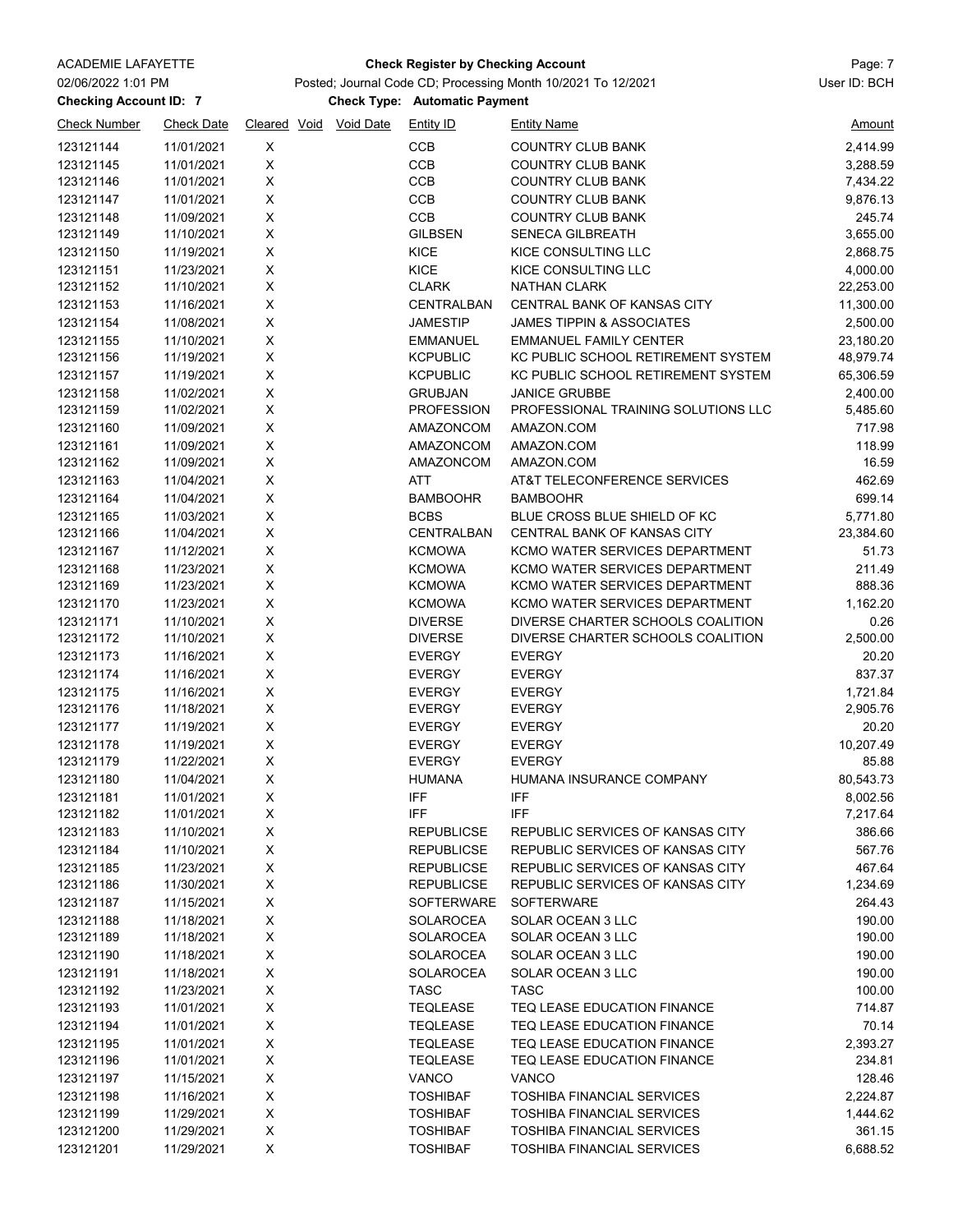### ACADEMIE LAFAYETTE Page: 8 **Check Register by Checking Account**

# Posted; Journal Code CD; Processing Month 10/2021 To 12/2021 User ID: BCH

**Checking Account ID: 7 Automatic Payment** Check Type: Automatic Payment

| <b>Check Number</b>    | <b>Check Date</b>        |             | Cleared Void Void Date | Entity ID                           | <b>Entity Name</b>                                          | <u>Amount</u>   |
|------------------------|--------------------------|-------------|------------------------|-------------------------------------|-------------------------------------------------------------|-----------------|
| 123121203              | 12/17/2021               | X           |                        | AAAPARTY                            | AAA PARTY RENTAL INC                                        | 942.50          |
| 123121204              | 12/20/2021               | Χ           |                        | <b>ACCIDENT</b>                     | ACCIDENT FUND INS. CO. OF AMERICA                           | 2,232.70        |
| 123121205              | 12/13/2021               | Χ           |                        | <b>MURRADR</b>                      | <b>ADRIENNE MURRAY</b>                                      | 58.94           |
| 123121206              | 12/17/2021               | X           |                        | <b>BOYEAMA</b>                      | <b>AMANDA BOYERS</b>                                        | 7.95            |
| 123121207              | 12/27/2021               | Χ           |                        | <b>AFLAC</b>                        | <b>AFLAC</b>                                                | 4,992.24        |
| 123121208              | 12/17/2021               | X           |                        | <b>AMERICANMI</b>                   | <b>AMERICAN MICRO</b>                                       | 2,416.89        |
| 123121209              | 12/17/2021               | X           |                        | <b>DAMPANG</b>                      | <b>ANGELA DAMPIER</b>                                       | 133.41          |
| 123121210              | 12/17/2021               | Χ           |                        | <b>APSOFT</b>                       | AP SOFTWARE SERVICES                                        | 10,926.00       |
| 123121211              | 12/02/2021               | Χ           |                        | <b>APPLEFIN</b>                     | APPLE FINANCIAL SERVICES                                    | 4,981.53        |
| 123121212              | 12/06/2021               | Χ           |                        | <b>AQUARIUMEN</b>                   | <b>AQUARIUM MAINTENANCE</b>                                 | 225.00          |
| 123121213              | 12/13/2021               | X           |                        | <b>TSAFACK</b>                      | <b>ARMAND TSAFACK</b>                                       | 119.66          |
| 123121214              | 12/20/2021               | X           |                        | <b>GALLART</b>                      | <b>ARTHUR GALLAGER</b>                                      | 4,857.00        |
| 123121215              | 12/13/2021               | X           |                        | <b>GILBAUD</b>                      | <b>AUDREY GILBREATH</b>                                     | 331.00          |
| 123121216              | 12/17/2021               | Χ           |                        | <b>GILBAUD</b>                      | <b>AUDREY GILBREATH</b>                                     | 80.00           |
| 123121217              | 12/13/2021               | Χ           |                        | <b>BILLIREL</b>                     | BILL IRELAND & ASSOCIATES, INC.                             | 364.20          |
| 123121218              | 12/17/2021               | $\mathsf X$ |                        | <b>BILLIREL</b>                     | BILL IRELAND & ASSOCIATES, INC.                             | 20.00           |
| 123121219              | 12/07/2021               | X           |                        | CR                                  | C&R ENTERPRISES & ASSOCIATES, INC                           | 8,100.00        |
| 123121220              | 12/21/2021               | Χ           |                        | CR                                  | C&R ENTERPRISES & ASSOCIATES, INC                           | 8,000.00        |
| 123121221              | 12/27/2021               | Χ           |                        | CR                                  | C&R ENTERPRISES & ASSOCIATES, INC                           | 8,189.00        |
| 123121222              | 12/13/2021               | Χ           |                        | <b>LIPTCEL</b>                      | <b>CELIA LIPTAK</b>                                         | 143.68          |
| 123121223              | 12/13/2021               | X           |                        | <b>CITYWIDE</b>                     | CITY WIDE TRANSPORTATION INC                                | 2,040.00        |
| 123121224              | 12/13/2021               | Χ           |                        | <b>CITYWIDE</b>                     | CITY WIDE TRANSPORTATION INC                                | 61,931.00       |
| 123121225              | 12/17/2021               | Χ           |                        | <b>CONTROLSER</b>                   | CONTROL SERVICE CO                                          | 95.00           |
| 123121226              | 12/01/2021               | X           |                        | <b>NANCCYN</b>                      | <b>CYNTHIA NANCE</b>                                        | 2,400.00        |
| 123121227              | 12/17/2021               | Χ           |                        | <b>DAGOSTINO</b>                    | DAGOSTINO MECHANICAL CONTRACTOR, INC                        | 328.62          |
| 123121228              | 12/17/2021               | Χ           |                        | <b>DAGOSTINO</b>                    | DAGOSTINO MECHANICAL CONTRACTOR, INC                        | 520.85          |
| 123121229              | 12/17/2021               | Χ           |                        | <b>DAGOSTINO</b>                    | DAGOSTINO MECHANICAL CONTRACTOR, INC                        | 5,940.00        |
| 123121230              | 12/17/2021               | Χ           |                        | <b>DESIGNMEC</b>                    | <b>DESIGN MECHANICAL INC</b>                                | 1,584.76        |
| 123121231              | 12/17/2021               | X           |                        | <b>EUSTON</b>                       | EUSTON'S WALDO HARDWARE #4944                               | 80.52           |
| 123121232              | 12/17/2021               | X           |                        | <b>FACILITY</b>                     | <b>FACILITY SOLUTIONS</b>                                   | 1,050.00        |
| 123121233              | 12/17/2021               | Χ           |                        | <b>FAVORITEHE</b>                   | FAVORITE HEALTHCARE STAFFING INC                            | 4,617.20        |
| 123121234              | 12/17/2021               | Χ           |                        | <b>FLEXIBLE</b>                     | <b>FLEXIBLE EDUCATORS</b>                                   | 4,805.00        |
| 123121235              | 12/20/2021               | Χ           |                        | <b>FLEXIBLE</b>                     | <b>FLEXIBLE EDUCATORS</b><br>FOLLETT SCHOOL SOLUTIONS INC   | 3,075.63        |
| 123121236              | 12/17/2021               | X           |                        | <b>FOLLETTSCH</b>                   |                                                             | 86.38           |
| 123121237<br>123121238 | 12/06/2021<br>12/17/2021 | Χ<br>X      |                        | <b>FRANCOTYPP</b><br><b>COOKHAN</b> | Francotyp-Postalia, Inc.<br><b>HANNAH COOK</b>              | 111.00<br>25.71 |
| 123121239              | 12/17/2021               | X           |                        | <b>HEARTOFAML</b>                   |                                                             | 1,080.25        |
| 123121240              | 12/13/2021               | X           |                        | <b>ROYCE</b>                        | HEART OF AMERICA LOCKSMITH LLC, INC<br><b>HEATHER ROYCE</b> | 440.00          |
| 123121241              | 12/17/2021               | X           |                        | <b>HILANDDAIR</b>                   | HILAND DAIRY FOODS COMPANY                                  | 783.40          |
| 123121242              | 12/17/2021               | X           |                        | <b>HILANDDAIR</b>                   | HILAND DAIRY FOODS COMPANY                                  | 1,592.29        |
| 123121243              | 12/17/2021               | X           |                        | <b>HILANDDAIR</b>                   | HILAND DAIRY FOODS COMPANY                                  | 1,886.53        |
| 123121244              | 12/17/2021               | X           |                        | <b>HOMEDEP</b>                      | <b>HOME DEPOT</b>                                           | 494.00          |
| 123121245              | 12/17/2021               | X           |                        | <b>IXLLEARN</b>                     | <b>IXL LEARNING</b>                                         | 10.00           |
| 123121246              | 12/01/2021               | X           |                        | <b>HUFFJAY</b>                      | JAMIE HUFFMAN                                               | 2,400.00        |
| 123121247              | 12/13/2021               | Χ           |                        | <b>SEIDJES</b>                      | <b>JESSICA SEIDLER</b>                                      | 205.00          |
| 123121248              | 12/20/2021               | X           |                        | <b>SEIDJES</b>                      | <b>JESSICA SEIDLER</b>                                      | 115.00          |
| 123121249              | 12/17/2021               | Χ           |                        | WALLJES                             | <b>JESSICA WALLACE</b>                                      | 143.80          |
| 123121250              | 12/17/2021               | X           |                        | <b>JIVECOMM</b>                     | JIVE COMMUNICATIONS INC                                     | 1,601.39        |
| 123121251              | 12/17/2021               | X           |                        | <b>JOEJOES</b>                      | JOE JOE'S CATERING INC                                      | 39,321.00       |
| 123121252              | 12/17/2021               | X           |                        | <b>BELCJUL</b>                      | <b>JULIA BELCHER</b>                                        | 34.98           |
| 123121253              | 12/13/2021               | X           |                        | JONESJUSTI                          | <b>JUSTIN JONES</b>                                         | 40.13           |
| 123121254              | 12/17/2021               | X           |                        | <b>KCPBS</b>                        | <b>KANSAS CITY PBS</b>                                      | 1,900.00        |
| 123121255              | 12/14/2021               | X           |                        | <b>KCPUB</b>                        | <b>KC PUBLIC LIBRARY</b>                                    | 969.00          |
| 123121256              | 12/01/2021               | Χ           |                        | <b>MORKKAT</b>                      | KATHERINE MORKERT                                           | 4,800.00        |
| 123121257              | 12/17/2021               | X           |                        | <b>MORKKAT</b>                      | KATHERINE MORKERT                                           | 881.25          |
| 123121258              | 12/13/2021               | X           |                        | <b>KONE</b>                         | KONE INC                                                    | 125.51          |
| 123121259              | 12/13/2021               | X           |                        | LEAVESOL                            | LRL CONSULTING, LLC                                         | 350.00          |
| 123121260              | 12/17/2021               | X           |                        | <b>LECTURESDE</b>                   | LECTURES DE FRANCE                                          | 1,178.00        |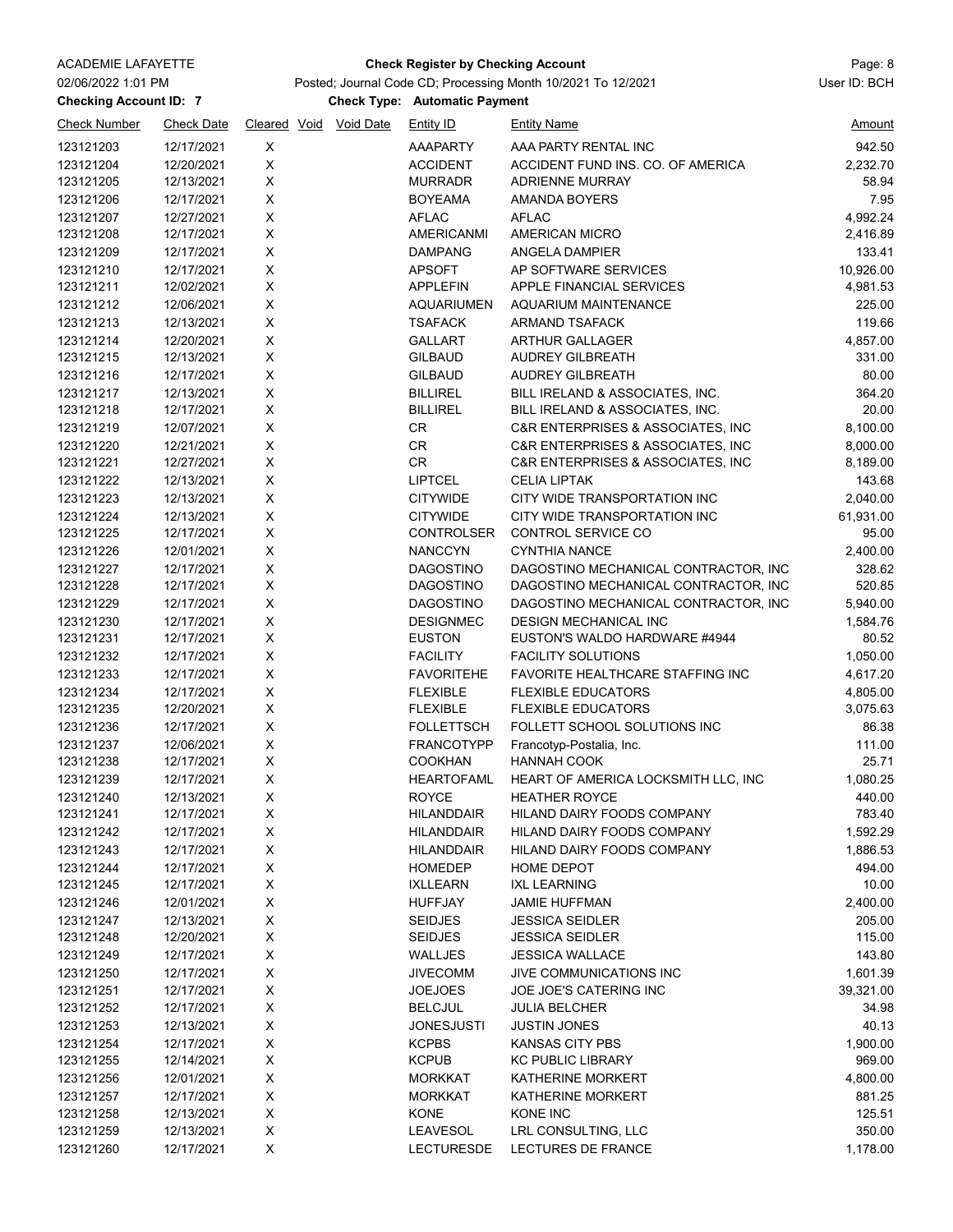### ACADEMIE LAFAYETTE Page: 9 **Check Register by Checking Account**

## Posted; Journal Code CD; Processing Month 10/2021 To 12/2021 User ID: BCH

**Checking Account ID: 7 Automatic Payment** Check Type: Automatic Payment

| <b>Check Number</b>    | <b>Check Date</b>        | Cleared Void           | <b>Void Date</b> | <b>Entity ID</b>                 | <b>Entity Name</b>                              | Amount          |
|------------------------|--------------------------|------------------------|------------------|----------------------------------|-------------------------------------------------|-----------------|
| 123121261              | 12/17/2021               | X                      |                  | <b>LEXPLUMB</b>                  | LEXINGTON PLUMBING & HEATING CO, INC.           | 135.00          |
| 123121262              | 12/13/2021               | $\mathsf X$            |                  | <b>SEELELI</b>                   | ELIZABETH SEELY                                 | 48.86           |
| 123121263              | 12/17/2021               | Χ                      |                  | <b>SEELELI</b>                   | ELIZABETH SEELY                                 | 48.33           |
| 123121264              | 12/17/2021               | $\mathsf X$            |                  | <b>LOGMEIN</b>                   | LOG ME IN COMMUNICATIONS                        | 1,370.78        |
| 123121265              | 12/17/2021               | X                      |                  | <b>LOGMEIN</b>                   | LOG ME IN COMMUNICATIONS                        | 1,486.72        |
| 123121266              | 12/17/2021               | X                      |                  | <b>CALDMAC</b>                   | MACYORY CALDERON PERDOMO                        | 381.15          |
| 123121267              | 12/17/2021               | X                      |                  | <b>MARTINCINC</b>                | MARTIN CITY MELODRAMA                           | 750.00          |
| 123121268              | 12/17/2021               | $\mathsf X$            |                  | <b>MIDINTERNA</b>                | MIDWEST INT BACCALAUREATE SCHOOLS               | 200.00          |
| 123121269              | 12/17/2021               | X                      |                  | <b>MOACAC</b>                    | MO ASSOC COLLEGE ADMISSION<br><b>COUNSELING</b> | 165.00          |
| 123121270              | 12/13/2021               | X                      |                  | <b>DESBMUR</b>                   | MURIEL DESBLEDS-WILSON                          | 133.66          |
| 123121271              | 12/01/2021               | X                      |                  | <b>DESHNAN</b>                   | <b>NANCY DESHLER</b>                            | 2,400.00        |
| 123121272              | 12/17/2021               | $\mathsf X$            |                  | <b>NATIONALCI</b>                | NATIONAL CINEMEDIA                              | 666.67          |
| 123121273              | 12/20/2021               | $\mathsf X$            |                  | <b>NWEA</b>                      | NORTHWEST EVALUATION ASSOCIATION                | 14,575.00       |
| 123121274              | 12/06/2021               | Χ                      |                  | <b>OTIS</b>                      | OTIS ELEVATOR COMPANY                           | 980.22          |
| 123121275              | 12/23/2021               | $\mathsf X$            |                  | <b>OTIS</b>                      | OTIS ELEVATOR COMPANY                           | 807.99          |
| 123121276              | 12/01/2021               | $\mathsf X$            |                  | ROSEPAU                          | PAULA ROSE                                      | 361.37          |
| 123121277              | 12/01/2021               | $\mathsf X$            |                  | PRINTTEKK                        | <b>PRINTTEKK</b>                                | 2,355.64        |
| 123121278              | 12/01/2021               | X                      |                  | <b>PROSHRED</b>                  | REDISHRED KANSAS, INC.                          | 111.39          |
| 123121279              | 12/17/2021               | X                      |                  | <b>REDDISERVI</b>                | <b>REDDI SERVICES INC</b>                       | 335.00          |
| 123121280              | 12/17/2021               | Χ                      |                  | <b>SDI</b>                       | <b>SDI INNOVATIONS</b>                          | 2,713.20        |
| 123121281              | 12/20/2021               | $\mathsf X$            |                  | <b>SHOWME</b>                    | SHOW ME KC SCHOOLS                              | 750.00          |
| 123121282              | 12/17/2021               | $\mathsf X$            |                  | <b>SINOCHIPS</b>                 | SINOCHIPS DIAGNOSTICS                           | 1,040.00        |
| 123121283              | 12/17/2021               | $\mathsf X$            |                  | <b>STAPLES</b>                   | STAPLES BUSINESS ADVANTAGE                      | 303.90          |
| 123121284              | 12/03/2021               | $\sf X$<br>$\mathsf X$ |                  | <b>SUNLIFE</b>                   | SUN LIFE FINANCIAL                              | 5,766.74        |
| 123121285              | 12/17/2021               | $\mathsf X$            |                  | <b>THEUPPER</b>                  | THE UPPER ROOM                                  | 315.00          |
| 123121286<br>123121287 | 12/17/2021               |                        |                  | <b>SYMMETRYE</b>                 | <b>SYMMETRY ENERGY</b><br><b>TIERNEY</b>        | 540.59<br>49.17 |
| 123121288              | 12/17/2021<br>12/17/2021 | X<br>X                 |                  | <b>TIERNEY</b><br><b>TIERNEY</b> | <b>TIERNEY</b>                                  | 115.16          |
| 123121289              | 12/17/2021               | Χ                      |                  | <b>TOSHIBAB</b>                  | <b>TOSHIBA BUSINESS SOLUTIONS</b>               | 1,671.45        |
| 123121290              | 12/20/2021               | Χ                      |                  | <b>TRINITY</b>                   | TRINITY UNITED METHODIST CHURCH                 | 7,200.00        |
| 123121291              | 12/17/2021               | X                      |                  | <b>UNIFIRST</b>                  | UNIFIRST (WALKER TOWELL)                        | 333.56          |
| 123121292              | 12/17/2021               | $\mathsf X$            |                  | <b>UNIFIRST</b>                  | UNIFIRST (WALKER TOWELL)                        | 431.33          |
| 123121293              | 12/17/2021               | $\mathsf X$            |                  | <b>UNIFIRST</b>                  | UNIFIRST (WALKER TOWELL)                        | 469.95          |
| 123121294              | 12/17/2021               | X                      |                  | <b>USTOY</b>                     | US TOY CO/CONSTRUCTIVE PLAYTHINGS               | 82.70           |
| 123121295              | 12/17/2021               | X                      |                  | <b>UTILITYCOS</b>                | N&P ENTERPRISE INC                              | 667.03          |
| 123121296              | 12/20/2021               | X                      |                  | <b>VERIZON</b>                   | <b>VERIZON</b>                                  | 797.31          |
| 123121297              | 12/17/2021               | Χ                      |                  | <b>WALDOPIZZA</b>                | <b>WALDO PIZZA</b>                              | 205.40          |
| 123121298              | 12/20/2021               | X                      |                  | <b>WESTBROOK</b>                 | WESTBROOK & CO., P.C.                           | 6,912.18        |
| 123121299              | 12/17/2021               | X                      |                  | <b>WITHERS</b>                   | <b>WITHERS/KC SANITAR</b>                       | 55.50           |
| 123121300              | 12/17/2021               | X                      |                  | <b>WITHERS</b>                   | <b>WITHERS/KC SANITAR</b>                       | 381.30          |
| 123121301              | 12/17/2021               | X                      |                  | <b>WITHERS</b>                   | WITHERS/KC SANITAR                              | 478.20          |
| 123121302              | 12/20/2021               | $\mathsf X$            |                  | <b>YARDI</b>                     | YARDI MARKETPLACE                               | 772.10          |
| 123121303              | 12/20/2021               | $\mathsf X$            |                  | YARDI                            | YARDI MARKETPLACE                               | 862.80          |
| 123121304              | 12/20/2021               | X                      |                  | YARDI                            | YARDI MARKETPLACE                               | 1,237.20        |
| 123121305              | 12/20/2021               | X                      |                  | <b>ZTRIP</b>                     | WHC KCT, LLC                                    | 1,018.00        |
| 123121306              | 12/20/2021               | X                      |                  | AMAZONCOM                        | AMAZON.COM                                      | 347.72          |
| 123121307              | 12/20/2021               | X                      |                  | AMAZONCOM                        | AMAZON.COM                                      | 67.64           |
| 123121308              | 12/20/2021               | $\mathsf X$            |                  | AMAZONCOM                        | AMAZON.COM                                      | 53.21           |
| 123121309              | 12/20/2021               | X                      |                  | AMAZONCOM                        | AMAZON.COM                                      | 131.05          |
| 123121310              | 12/20/2021               | Χ                      |                  | AMAZONCOM                        | AMAZON.COM                                      | 138.03          |
| 123121311              | 12/01/2021               | X                      |                  | <b>CCB</b>                       | <b>COUNTRY CLUB BANK</b>                        | 5,703.58        |
| 123121312              | 12/01/2021               | X                      |                  | CCB                              | <b>COUNTRY CLUB BANK</b>                        | 17,310.35       |
| 123121313              | 12/09/2021               | X                      |                  | CCB                              | <b>COUNTRY CLUB BANK</b>                        | 263.26          |
| 123121314              | 12/15/2021               | X                      |                  | <b>GILBSEN</b>                   | <b>SENECA GILBREATH</b>                         | 3,230.00        |
| 123121315              | 12/15/2021               | X                      |                  | <b>HOUFLES</b>                   | <b>LESLIE HOUFAIDI</b>                          | 1,920.00        |
| 123121316              | 12/15/2021               | X                      |                  | KICE                             | KICE CONSULTING LLC                             | 1,462.50        |
| 123121317              | 12/22/2021               | X                      |                  | KICE                             | KICE CONSULTING LLC                             | 4,000.00        |
| 123121318              | 12/03/2021               | $\mathsf X$            |                  | <b>CLARK</b>                     | <b>NATHAN CLARK</b>                             | 555.00          |
|                        |                          |                        |                  |                                  |                                                 |                 |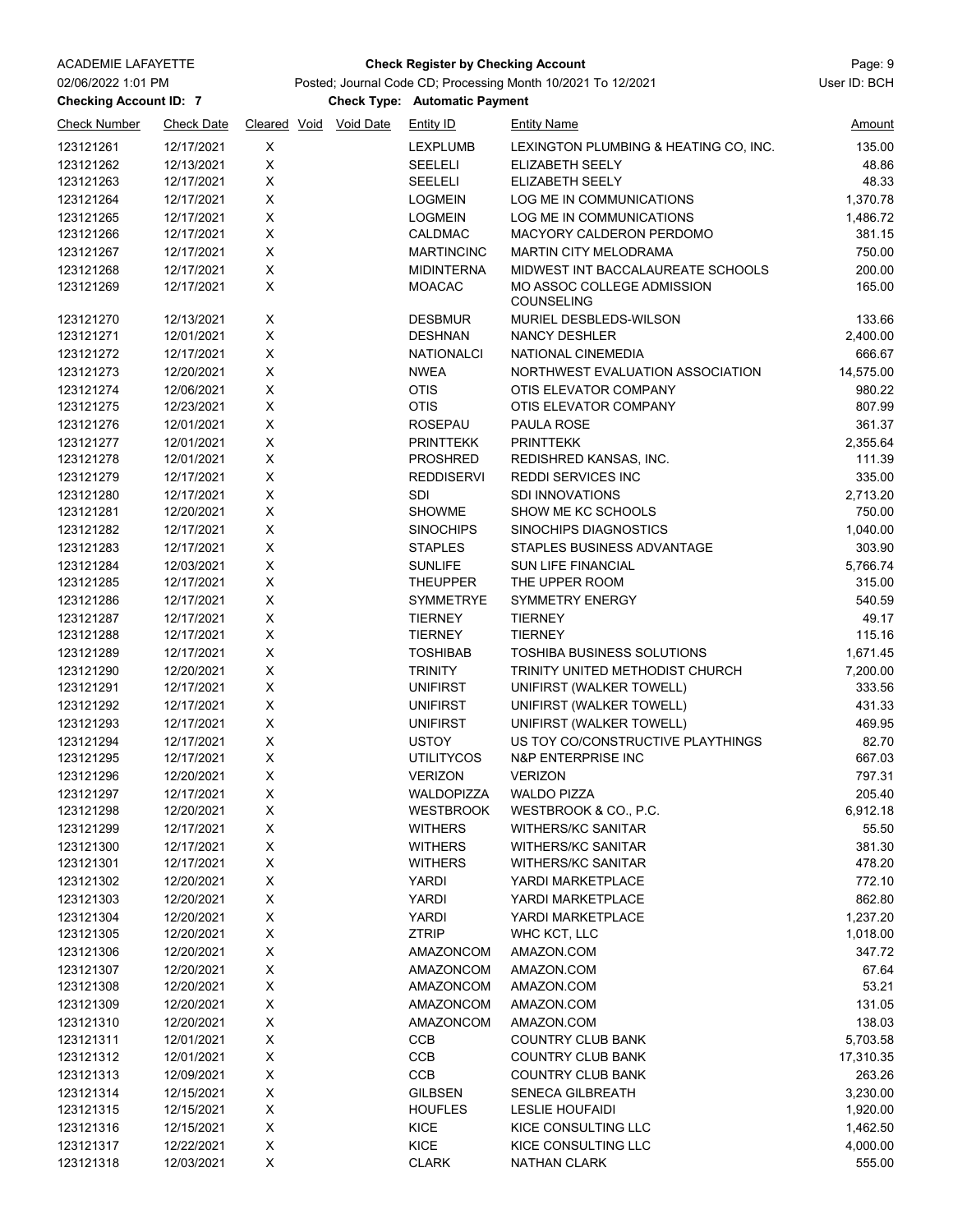| <b>ACADEMIE LAFAYETTE</b>     |                           |   |                        |                                      | <b>Check Register by Checking Account</b>                    |      |                                     | Page: 10      |
|-------------------------------|---------------------------|---|------------------------|--------------------------------------|--------------------------------------------------------------|------|-------------------------------------|---------------|
| 02/06/2022 1:01 PM            |                           |   |                        |                                      | Posted; Journal Code CD; Processing Month 10/2021 To 12/2021 |      |                                     | User ID: BCH  |
| <b>Checking Account ID: 7</b> |                           |   |                        | <b>Check Type: Automatic Payment</b> |                                                              |      |                                     |               |
| <b>Check Number</b>           | <b>Check Date</b>         |   | Cleared Void Void Date | <b>Entity ID</b>                     | <b>Entity Name</b>                                           |      |                                     | <u>Amount</u> |
| 123121319                     | 12/03/2021                | X |                        | <b>CLARK</b>                         | <b>NATHAN CLARK</b>                                          |      |                                     | 400.00        |
| 123121320                     | 12/03/2021                | Χ |                        | <b>CLARK</b>                         | <b>NATHAN CLARK</b>                                          |      |                                     | 2,289.00      |
| 123121321                     | 12/20/2021                | Χ |                        | <b>CLARK</b>                         | <b>NATHAN CLARK</b>                                          |      |                                     | 372.00        |
| 123121322                     | 12/20/2021                | X |                        | <b>CLARK</b>                         | <b>NATHAN CLARK</b>                                          |      |                                     | 4,120.00      |
| 123121323                     | 12/01/2021                | X |                        | <b>DENISELAWN</b>                    | <b>DENISE BIFFORD</b>                                        |      |                                     | 800.00        |
| 123121324                     | 12/01/2021                | X |                        | DENISELAWN                           | <b>DENISE BIFFORD</b>                                        |      |                                     | 1,670.00      |
| 123121325                     | 12/01/2021                | Χ |                        | <b>DENISELAWN</b>                    | <b>DENISE BIFFORD</b>                                        |      |                                     | 2,650.00      |
| 123121326                     | 12/21/2021                | X |                        | <b>DENISELAWN</b>                    | <b>DENISE BIFFORD</b>                                        |      |                                     | 650.00        |
| 123121327                     | 12/21/2021                | Χ |                        | DENISELAWN                           | <b>DENISE BIFFORD</b>                                        |      |                                     | 1,050.00      |
| 123121328                     | 12/21/2021                | X |                        | DENISELAWN                           | <b>DENISE BIFFORD</b>                                        |      |                                     | 1,085.00      |
| 123121329                     | 12/20/2021                | X |                        | <b>CENTRALBAN</b>                    | CENTRAL BANK OF KANSAS CITY                                  |      |                                     | 11,300.00     |
| 123121330                     | 12/07/2021                | Χ |                        | <b>JAMESTIP</b>                      | JAMES TIPPIN & ASSOCIATES                                    |      |                                     | 2,500.00      |
| 123121331                     | 12/13/2021                | X |                        | <b>EMMANUEL</b>                      | <b>EMMANUEL FAMILY CENTER</b>                                |      |                                     | 4,636.04      |
| 123121332                     | 12/02/2021                | X |                        | <b>GRUBJAN</b>                       | <b>JANICE GRUBBE</b>                                         |      |                                     | 2,400.00      |
| 123121333                     | 12/02/2021                | Χ |                        | <b>PROFESSION</b>                    |                                                              |      | PROFESSIONAL TRAINING SOLUTIONS LLC | 5,485.60      |
| 123121334                     | 12/06/2021                | X |                        | <b>BAMBOOHR</b>                      | <b>BAMBOOHR</b>                                              |      |                                     | 699.14        |
| 123121335                     | 12/03/2021                | X |                        | <b>BCBS</b>                          | BLUE CROSS BLUE SHIELD OF KC                                 |      |                                     | 5,920.80      |
| 123121336                     | 12/06/2021                | X |                        | <b>CENTRALBAN</b>                    | CENTRAL BANK OF KANSAS CITY                                  |      |                                     | 23,384.60     |
| 123121337                     | 12/14/2021                | X |                        | <b>KCMOWA</b>                        |                                                              |      | KCMO WATER SERVICES DEPARTMENT      | 43.85         |
| 123121338                     | 12/23/2021                | Χ |                        | <b>KCMOWA</b>                        |                                                              |      | KCMO WATER SERVICES DEPARTMENT      | 1,060.17      |
| 123121339                     | 12/23/2021                | X |                        | <b>KCMOWA</b>                        |                                                              |      | KCMO WATER SERVICES DEPARTMENT      | 210.55        |
| 123121340                     | 12/23/2021                | Χ |                        | <b>KCMOWA</b>                        |                                                              |      | KCMO WATER SERVICES DEPARTMENT      | 1,121.54      |
| 123121341                     | 12/16/2021                | Χ |                        | <b>EVERGY</b>                        | <b>EVERGY</b>                                                |      |                                     | 20.20         |
| 123121342                     | 12/16/2021                | Χ |                        | <b>EVERGY</b>                        | <b>EVERGY</b>                                                |      |                                     | 742.49        |
| 123121343                     | 12/16/2021                | X |                        | <b>EVERGY</b>                        | <b>EVERGY</b>                                                |      |                                     | 1,248.95      |
| 123121344                     | 12/20/2021                | X |                        | <b>EVERGY</b>                        | <b>EVERGY</b>                                                |      |                                     | 2,463.74      |
| 123121345                     | 12/21/2021                | X |                        | <b>EVERGY</b>                        | <b>EVERGY</b>                                                |      |                                     | 20.20         |
| 123121346                     | 12/21/2021                | Χ |                        | <b>EVERGY</b>                        | <b>EVERGY</b>                                                |      |                                     | 10,903.59     |
| 123121347                     | 12/22/2021                | Χ |                        | <b>EVERGY</b>                        | <b>EVERGY</b>                                                |      |                                     | 335.68        |
| 123121348                     | 12/06/2021                | Χ |                        | <b>HUMANA</b>                        | HUMANA INSURANCE COMPANY                                     |      |                                     | 77,423.51     |
| 123121349                     | 12/01/2021                | X |                        | <b>IFF</b>                           | <b>IFF</b>                                                   |      |                                     | 7,217.64      |
| 123121350                     | 12/01/2021                | X |                        | <b>IFF</b>                           | <b>IFF</b>                                                   |      |                                     | 8,002.56      |
| 123121351                     | 12/03/2021                | X |                        | <b>POSTALIA</b>                      | <b>POSTALIA</b>                                              |      |                                     | 100.00        |
| 123121352                     | 12/13/2021                | X |                        | <b>REPUBLICSE</b>                    |                                                              |      | REPUBLIC SERVICES OF KANSAS CITY    | 506.66        |
| 123121353                     | 12/21/2021                | X |                        | <b>REPUBLICSE</b>                    |                                                              |      | REPUBLIC SERVICES OF KANSAS CITY    | 467.64        |
| 123121354                     | 12/14/2021                | X |                        | SOFTERWARE                           | <b>SOFTERWARE</b>                                            |      |                                     | 264.43        |
| 123121355                     | 12/03/2021                | Χ |                        | <b>SOLAROCEA</b>                     | SOLAR OCEAN 3 LLC                                            |      |                                     | 190.00        |
| 123121356                     | 12/03/2021                | X |                        | SOLAROCEA                            | SOLAR OCEAN 3 LLC                                            |      |                                     | 190.00        |
| 123121357                     | 12/29/2021                | X |                        | TASC                                 | TASC                                                         |      |                                     | 85.00         |
| 123121358                     | 12/01/2021                | X |                        | <b>TEQLEASE</b>                      | TEQ LEASE EDUCATION FINANCE                                  |      |                                     | 3,413.09      |
| 123121359                     | 12/15/2021                | X |                        | <b>VANCO</b>                         | <b>VANCO</b>                                                 |      |                                     | 186.89        |
| 123121360                     | 12/16/2021                | Χ |                        | <b>TOSHIBAF</b>                      | TOSHIBA FINANCIAL SERVICES                                   |      |                                     | 2,224.87      |
| 123121361                     | 12/28/2021                | X |                        | <b>TOSHIBAF</b>                      | TOSHIBA FINANCIAL SERVICES                                   |      |                                     | 1,805.77      |
| 123121362                     | 12/28/2021                | X |                        | <b>TOSHIBAF</b>                      | TOSHIBA FINANCIAL SERVICES                                   |      |                                     | 4,658.86      |
| 123121363                     | 12/10/2021                | X |                        | <b>BANKCA</b>                        | <b>BANK CARD SERVICES</b>                                    |      |                                     | 34,175.79     |
| 123121367                     | 12/20/2021                | X |                        | <b>KCPUBLIC</b>                      |                                                              |      | KC PUBLIC SCHOOL RETIREMENT SYSTEM  | 48,687.84     |
| 123121368                     | 12/20/2021                | X |                        | <b>KCPUBLIC</b>                      |                                                              |      | KC PUBLIC SCHOOL RETIREMENT SYSTEM  | 64,881.12     |
|                               | Check Type Total:         |   | Automatic Payment      |                                      | Void Total:                                                  | 0.00 | Total without Voids:                | 2,207,036.42  |
| <b>Checking Account ID: 7</b> |                           |   | Check Type: Check      |                                      |                                                              |      |                                     |               |
| <b>Check Number</b>           | <b>Check Date</b>         |   | Cleared Void Void Date | <b>Entity ID</b>                     | <b>Entity Name</b>                                           |      |                                     | <u>Amount</u> |
| 113021005                     | 11/30/2021                | X |                        | <b>FOLLETTSCH</b>                    | FOLLETT SCHOOL SOLUTIONS INC                                 |      |                                     | 381.60        |
| 113021006                     | 11/30/2021                | X |                        | <b>MEMBEAN</b>                       | <b>MEMBEAN INC</b>                                           |      |                                     | 1,100.00      |
| 113021007                     | 11/30/2021                | X |                        | <b>MINDDRI</b>                       | <b>MINDDRIVE</b>                                             |      |                                     | 15,950.00     |
|                               | Check Type Total:         |   | Check                  |                                      | Void Total:                                                  | 0.00 | Total without Voids:                | 17,431.60     |
|                               | Checking Account Total: 7 |   |                        |                                      | Void Total:                                                  | 0.00 | Total without Voids:                | 2,224,468.02  |
|                               |                           |   |                        |                                      |                                                              |      |                                     |               |

**Checking Account ID: 8 Check Type: Automatic Payment**